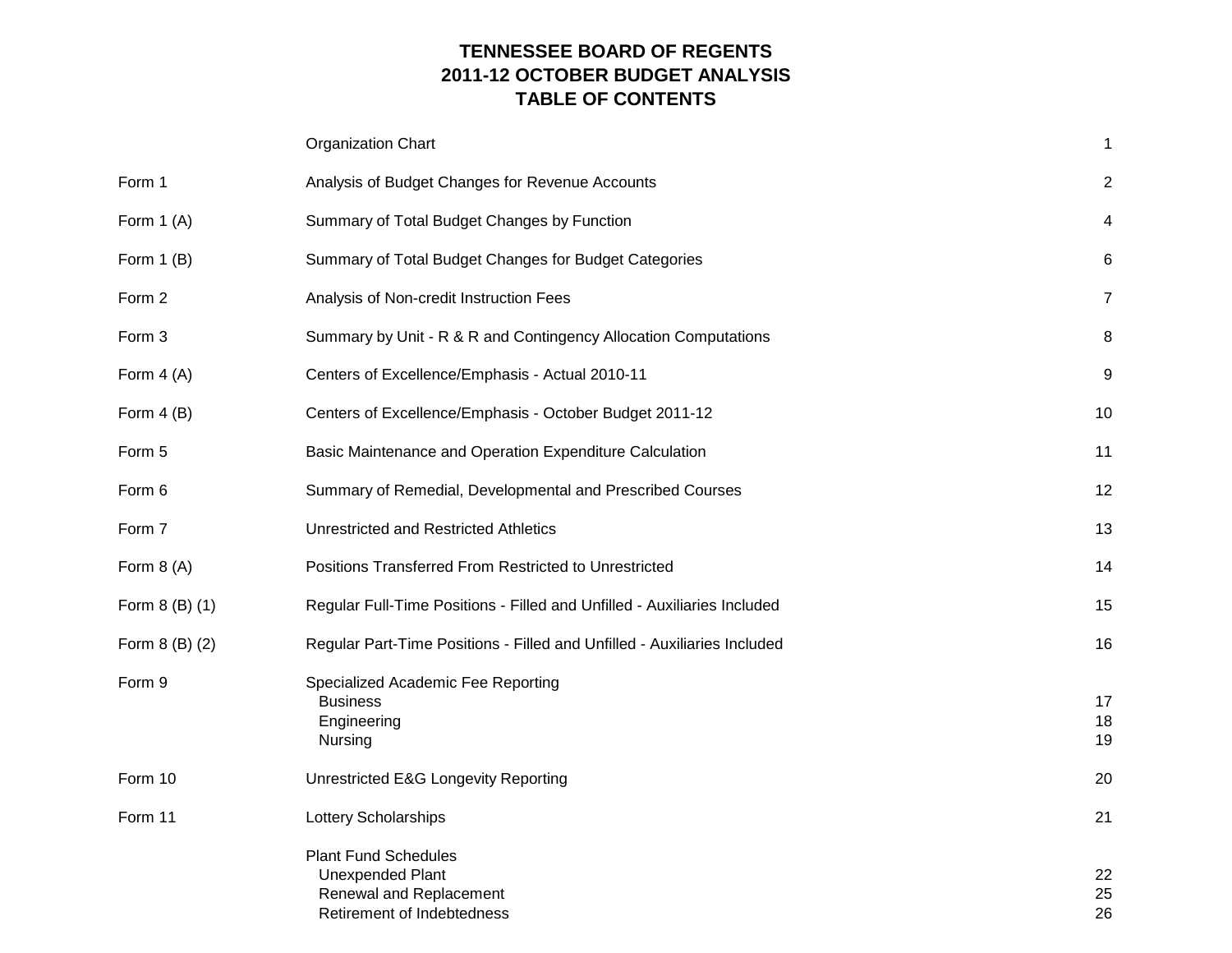#### **TENNESSEE TECHNOLOGICAL UNIVERSITY** ORGANIZATIONAL CHART

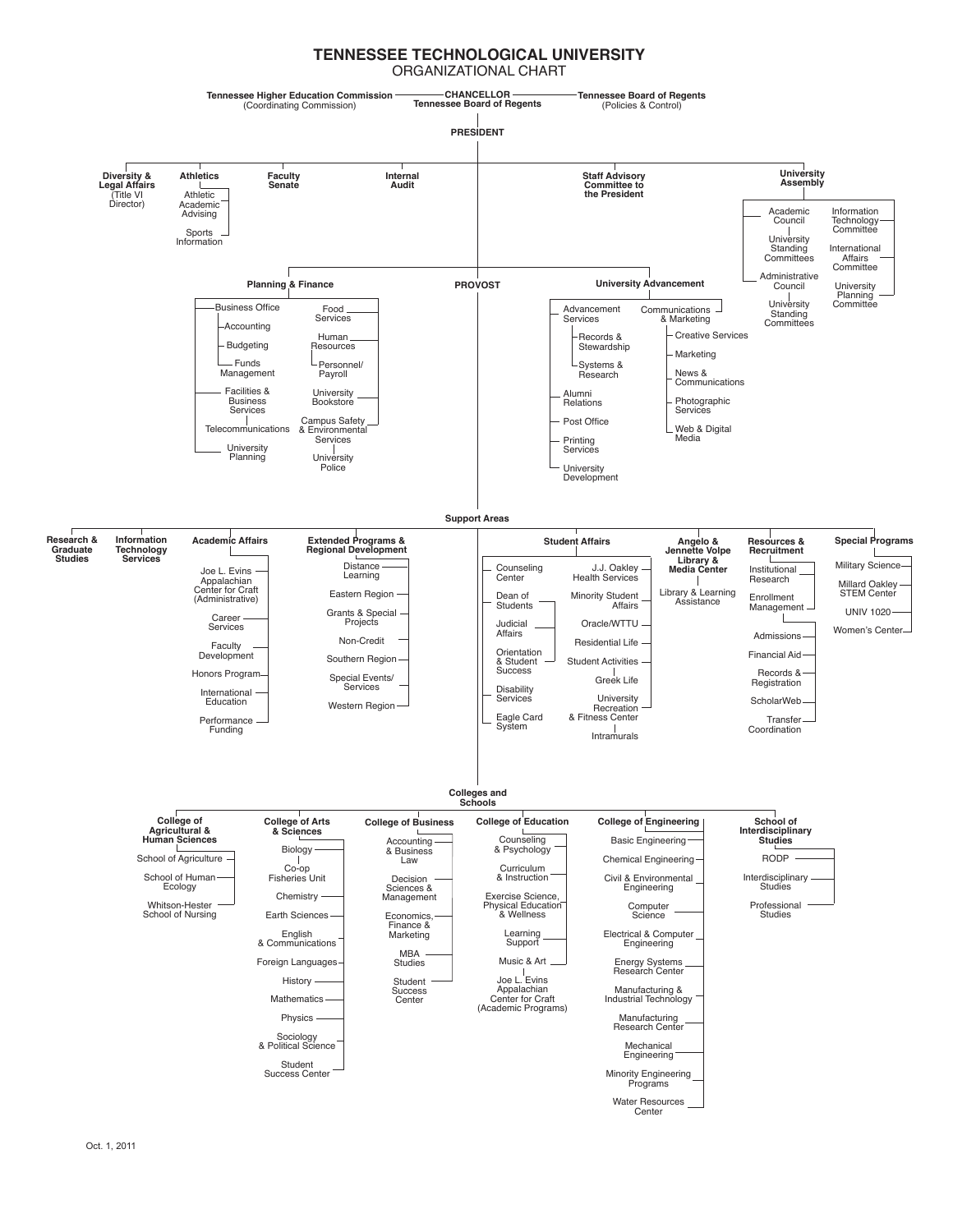## ANALYSIS OF BUDGET CHANGES FOR REVENUE ACCOUNTS TENNESSEE TECHNOLOGICAL UNIVERSITY OCTOBER BUDGET 2011-12

| ACCOUNT<br><b>CODE</b> | <b>ACCOUNT NAME</b>             | 2011-12<br><b>JULY BUDGET</b> | 2011-12<br><b>OCTOBER BUDGET</b> | <b>CHANGE</b> | <b>DESCRIPTION OF CHANGE</b>                                                                  | SOURCE OF FUNDS              |
|------------------------|---------------------------------|-------------------------------|----------------------------------|---------------|-----------------------------------------------------------------------------------------------|------------------------------|
|                        | 5100 Maintenance Fees           | 49,314,400.00                 | 51,569,500.00                    |               | 2,255,100.00 Addl fee increase, enrollment increase Student fees                              |                              |
|                        | 51020 Maintenance Fees-Summ     | 2.724.000.00                  | 3.074.000.00                     |               | 350,000.00 Summer 2011 calendar change                                                        | Student fees                 |
|                        | 5103 RODP Maintenance Fees      | 300,000.00                    | 400,000.00                       |               | 100,000.00 Addl fee increase, enrollment increase Student fees                                |                              |
|                        | 5105 Out-of-State Tuition       | 5.151.000.00                  | 5.790.000.00                     |               | 639,000.00 Addl fee increase, international student                                           |                              |
|                        |                                 |                               |                                  |               | enrollment increase                                                                           | Student fees                 |
|                        | 51060 Out-of-State Tuition-Sum  | 288,000.00                    | 478,000.00                       |               | 190,000.00 Summer 2011 calendar change                                                        | Student fees                 |
|                        | 51071 Out-of-State RODP         | 42,000.00                     | 132,000.00                       |               | 90,000.00 Addl fee increase, out-of-state resident                                            |                              |
|                        |                                 |                               |                                  |               | enrollment increase                                                                           | Student fees                 |
|                        | 51100 Debt Service Fees         | 561,800.00                    | 568,300.00                       |               | 6,500.00 Enrollment increase                                                                  | Student fees                 |
|                        | 51152 Schedule Change           | 151,300.00                    | 152,800.00                       |               | 1,500.00 Enrollment increase                                                                  | Student fees                 |
|                        | 51154 Graduation                | 81,000.00                     | 82,000.00                        |               | 1,000.00 Enrollment increase                                                                  | Student fees                 |
|                        | 51200 Technology Access Fee     | 2,023,100.00                  | 2,042,700.00                     |               | 19,600.00 Enrollment increase                                                                 | Student fees                 |
|                        | 51220 TAF-Instructional Equip   | 252,600.00                    | 255,100.00                       |               | 2,500.00 Enrollment increase                                                                  | Student fees                 |
|                        | 51250 Student Activity Fees     | 2,579,500.00                  | 2,623,500.00                     |               | 44,000.00 Enrollment and fee increase                                                         | Student fees                 |
|                        | 51316 Sustainable Campus Fee    | 150,000.00                    | 150,600.00                       | 600.00        |                                                                                               | Student fees                 |
|                        | 51321 International Educ Fee    | 283,100.00                    | 285,600.00                       |               | 2,500.00 Enrollment increase                                                                  | Student fees                 |
|                        | 51500 DMBA Online Course Fee    | 374,000.00                    | 328,000.00                       |               | (46,000.00) Decline in program enrollment                                                     | Student fees                 |
|                        | 51551 RODP Online Fees          | 408,000.00                    | 496,000.00                       |               | 88,000.00 Enrollment increase                                                                 | Student fees                 |
|                        | 51600 CEU Student Fees          | 134,000.00                    | 127,000.00                       | (7.000.00)    |                                                                                               | Non-credit course fees       |
|                        | 5170 Application Fees           | 212,200.00                    | 222,200.00                       | 10,000.00     |                                                                                               | Admission application fees   |
|                        | 51800 Laboratory Materials Fee  | 229,910.00                    | 240,590.00                       | 10,680.00     |                                                                                               | Student fees                 |
|                        | 51801 Music Private Lesson Fee  | 106,000.00                    | 107,800.00                       | 1,800.00      |                                                                                               | Student fees                 |
|                        | 51802 Craft Center Studio Fees  | 98,840.00                     | 95,600.00                        | (3,240.00)    |                                                                                               | Student fees                 |
|                        | 51811 Deferred Pmt Service Ch   | 85,250.00                     | 89,250.00                        | 4,000.00      |                                                                                               | Pmt plan participants        |
|                        | 51814 Exam and Testing Nursin   | 19,080.00                     | 27,000.00                        |               | 7,920.00 Correction to equate to prior year actua Student fees                                |                              |
|                        | 51816 Thesis Binding            | 5,100.00                      | 2,000.00                         |               | (3,100.00) Correction to equate to prior year actua Binding charges                           |                              |
|                        | 51817 Dissertation Microfilming | 2,300.00                      |                                  |               | (2,300.00) Discontinued service                                                               | Microfilming charges         |
|                        | 51819 LRC Library Fines         | 3,700.00                      | 2,400.00                         |               | (1,300.00) Correction to equate to prior year actual Library fines                            |                              |
|                        | 51822 DMBA Module Fees          | 61,350.00                     | 66,350.00                        | 5,000.00      |                                                                                               | Sale of instructional CD's   |
|                        | 51826 Alternative Delivery Fees | 373,400.00                    | 367,400.00                       | (6,000.00)    |                                                                                               | Student fees                 |
|                        | 52000 State Appropriations      | 35,454,800.00                 | 35,459,600.00                    | 4,800.00      |                                                                                               | State appropriations         |
|                        | 5800 Athletics                  | 4,648,540.00                  | 4,793,890.00                     | 145,350.00    |                                                                                               | Student fees, ticket sales,  |
|                        |                                 |                               |                                  |               |                                                                                               | and opponent contracts       |
|                        | 58360 Cheerleader Clinic        | 210,000.00                    | 225,000.00                       | 15,000.00     |                                                                                               | Camp participant fees        |
|                        | 58362 Band Camps                | 53,330.00                     | 46,790.00                        |               | (6,540.00) Adjust budget to agree with actual from Camp participant fees<br>Summer 2011 camps |                              |
|                        | 58364 Livestock/Dairy-Beef Catl | 275,050.00                    | 381,900.00                       |               | 106,850.00 Oakley Sustainable Ag Ctr livestock sa Sale of livestock                           |                              |
|                        | 58375 Student Orient SOAR Re    | 142,000.00                    | 152,000.00                       | 10,000.00     |                                                                                               | Orientation participant fees |
|                        | 58391 Business Media Svc Ctr    | 407,000.00                    | 442,990.00                       | 35,990.00     |                                                                                               | Contract revenue             |
|                        | 58400 Indirect Cost Recv-Unres  | 135,660.00                    | 111,480.00                       |               | (24,180.00) Budget correction to reflect 25% charg Indirect cost                              |                              |
|                        |                                 |                               |                                  |               | for indirect cost on unrestricted contracts                                                   |                              |
|                        | 58501 Parking Permits-Taxable   | 45,100.00                     | 43,500.00                        | (1,600.00)    |                                                                                               | Faculty and staff permits    |
|                        | 58503 Campus Access             | 506,200.00                    | 511,200.00                       |               | 5,000.00 Enrollment increase                                                                  | Student fees                 |
|                        | 58505 Traffic Fines             | 171,000.00                    | 156,000.00                       |               | (15,000,00) Decrease in citations issued                                                      | Parking/traffic fines        |
|                        | 58522 Commissions on Other S    | 30,000.00                     | 45,160.00                        | $\mathcal{P}$ | 15,160.00 Anticipate continued increase in<br>English language program enrollment             | FLS contract commission      |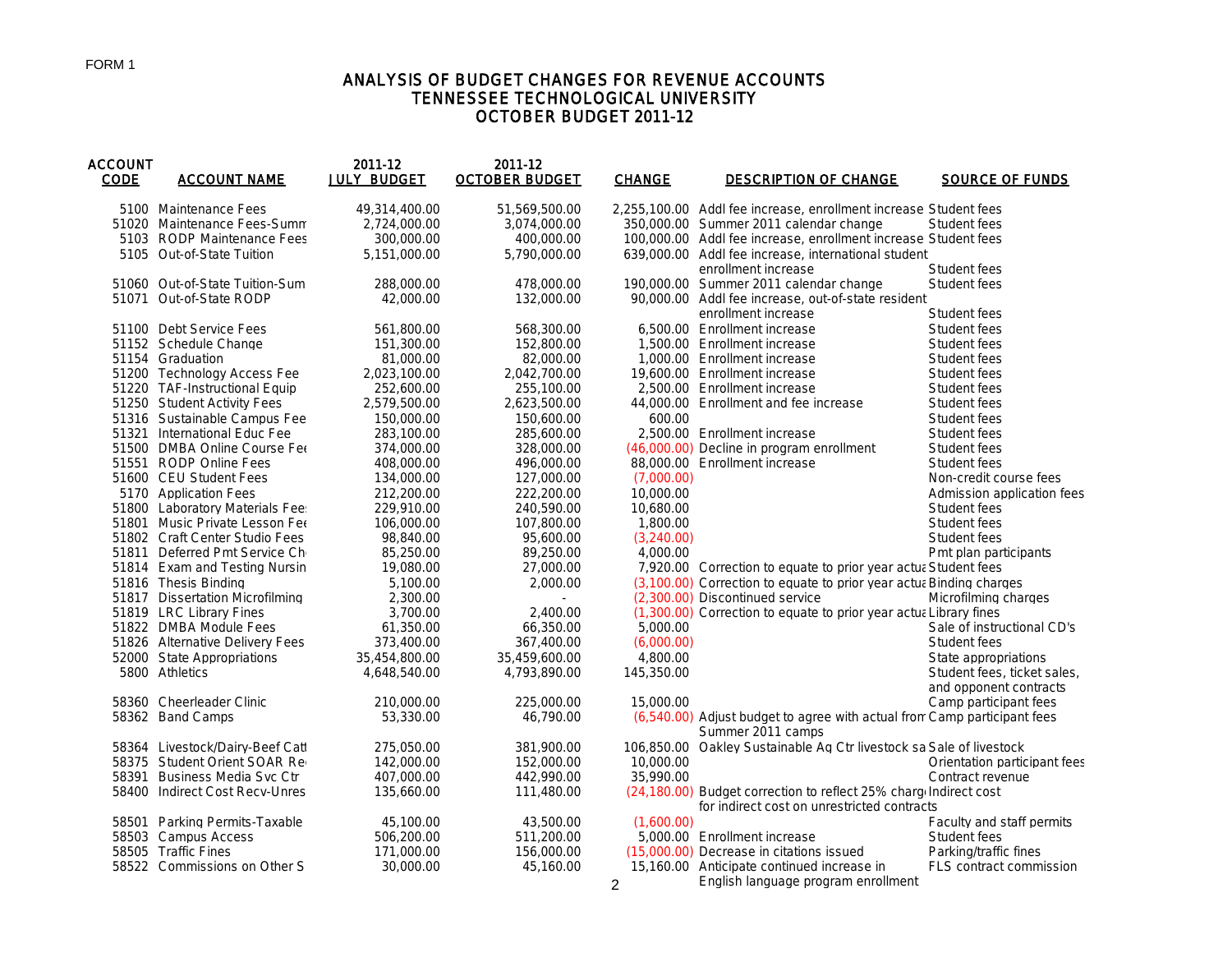# ANALYSIS OF BUDGET CHANGES FOR REVENUE ACCOUNTS TENNESSEE TECHNOLOGICAL UNIVERSITY OCTOBER BUDGET 2011-12

| <b>ACCOUNT</b><br><b>CODE</b> | <b>ACCOUNT NAME</b>             | 2011-12<br><b>JULY BUDGET</b> | 2011-12<br><b>OCTOBER BUDGET</b> | <b>CHANGE</b> | <b>DESCRIPTION OF CHANGE</b>                                                                                        | <b>SOURCE OF FUNDS</b> |
|-------------------------------|---------------------------------|-------------------------------|----------------------------------|---------------|---------------------------------------------------------------------------------------------------------------------|------------------------|
| 58805                         | Interest Income                 | 200,000.00                    | 195,000.00                       | (5.000.00)    |                                                                                                                     | Investment income      |
| 59002                         | Bookstore-Other Inc NT          | 83,500.00                     | 46,800,00                        |               | (36.700.00) Commission over quarantee for FY11<br>was less than anticipated                                         | Contract revenue       |
| 59102                         | Dining Sycs-Other Inc NT        | 15.000.00                     | 52.520.00                        |               | 37.520.00 Commission over quarantee for FY11<br>was more than anticipated                                           | Contract revenue       |
|                               | 59218 Apartments 104 Complex    | 480,000.00                    | 160,000.00                       |               | (320,000,00) Renovated apartments were not<br>available for occupancy as of the<br>beginning of Fall Semester 2011. | Apartment rental       |
|                               | 59550 Fitness Ctr Student Act F | 707.900.00                    | 714.500.00                       | 6.600.00      | Enrollment increase                                                                                                 | Student fees           |
|                               | 59708 Craft Ctr Gallery Consign | 94,990.00                     | 77.990.00                        |               | (17,000,00) Anticipated decrease in consignment<br>sales                                                            | Consignment sales      |
|                               | 59718 Craft Ctr Resid Hall Rent | 83,930.00                     | 60,200.00                        |               | (23.730.00) Anticipated decrease in residence hall Dormitory rental<br>occupancy                                    |                        |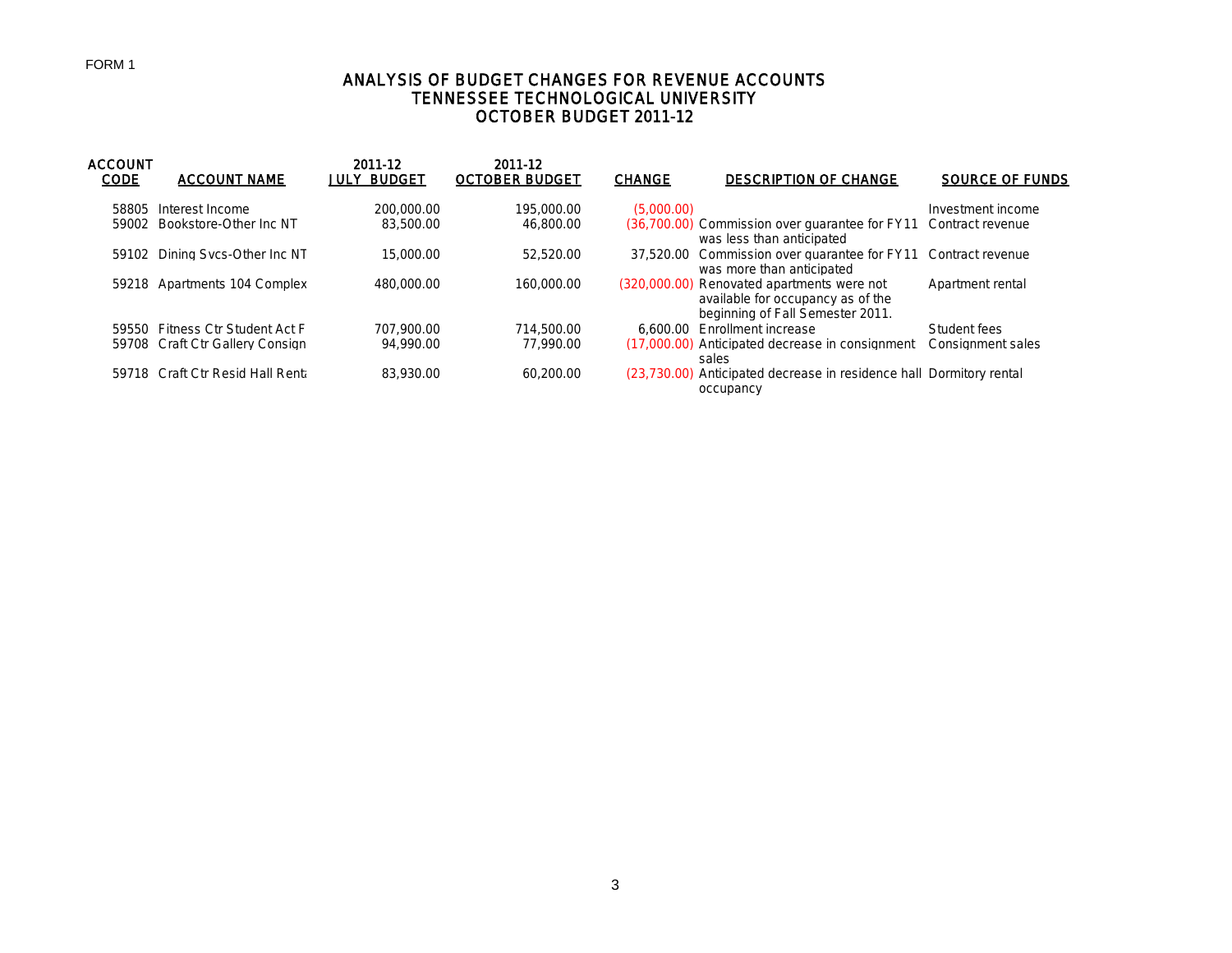## SUMMARY OF TOTAL BUDGET CHANGES BY FUNCTION TENNESSEE TECHNOLOGICAL UNIVERSITY OCTOBER BUDGET 2011-12

|                              | JULY<br><b>BUDGET</b><br>2011-12 | <b>OCTOBER</b><br><b>BUDGET</b><br>2011-12 | <b>Difference</b>   | <b>Explanation For</b><br><b>Significant Changes</b> |
|------------------------------|----------------------------------|--------------------------------------------|---------------------|------------------------------------------------------|
| Instruction                  | 50,894,400.00                    | 55,405,600.00                              | 4,511,200.00        |                                                      |
| Research                     | 1,388,400.00                     | 2,274,400.00                               | 886,000.00 Note 1   |                                                      |
| <b>Public Service</b>        | 1,813,900.00                     | 2,185,800.00                               | 371,900.00 Note 2   |                                                      |
| Academic Support             | 8,917,300.00                     | 10,533,500.00                              | 1.616.200.00 Note 3 |                                                      |
| <b>Student Services</b>      | 16,597,000.00                    | 18,290,300.00                              | 1,693,300.00 Note 4 |                                                      |
| Institutional Support        | 10,422,500.00                    | 11,482,100.00                              | 1,059,600.00 Note 5 |                                                      |
| Operation and Maintenance    | 11,167,700.00                    | 12,467,300.00                              | 1.299.600.00 Note 6 |                                                      |
| Scholarships and Fellowships | 6,410,700.00                     | 7,277,100.00                               | 866,400.00 Note 7   |                                                      |
| <b>TOTAL</b>                 | 107,611,900.00                   | 119,916,100.00<br>\$                       | \$12,304,200.00     |                                                      |

Changes greater than 10% explained

- Note 1: FY11 departmental carryovers \$764,750 that include Indirect Costs \$438,840, Faculty Research \$33,080, and other misc carryovers \$292,830. Salaries and benefits increased \$57,330 due to the 3% across the board increase, \$1,000 bonus, compensation plan implementation, insurance increase, and estimated OPEB adiustments.
- Note 2: FY11 departmental carryovers \$64,910. Salaries and benefits increased \$65,730 due to the 3% across the board, \$1,000 bonus, compensation plan implementation, insurance increases, and estimated OPEB adjustments. Other Public Service projects include an increase in the STEM program of \$114,030 for a Mobile Lab and the Regional Economic Development Instititute of \$59,010. Business Media Center contract obligations added \$41,760.
- Note 3: FY11 departmental carryovers \$1,344,890 that incude PO carryovers of \$172,140, Library operatins \$291,940, Education support \$150,000, and Academic Affairs strategic development \$583,940. Salaries increased \$387,790 due to the 3% across the board, \$1,000 bonus, and compensation plan implementation. Benefits increased \$78,290 to cover the salary and insurance increases along with estimated OPEB and compensated abscences adjustments.
- Note 4: FY11 departmental carryovers \$519,800 includes POs \$12,500, Special Fees \$425,370, and small department carryovers Salaries increased \$335,150 due to the 3% across the board, \$1,000 bonus, and compensation plan implementation. Benefits increased \$125,790 to cover the salary and insurance increases along with estimated OPEB and compensated abscences and reallocations to align functional areas. Other items include \$334,460 scholarship increases for Intercollegiate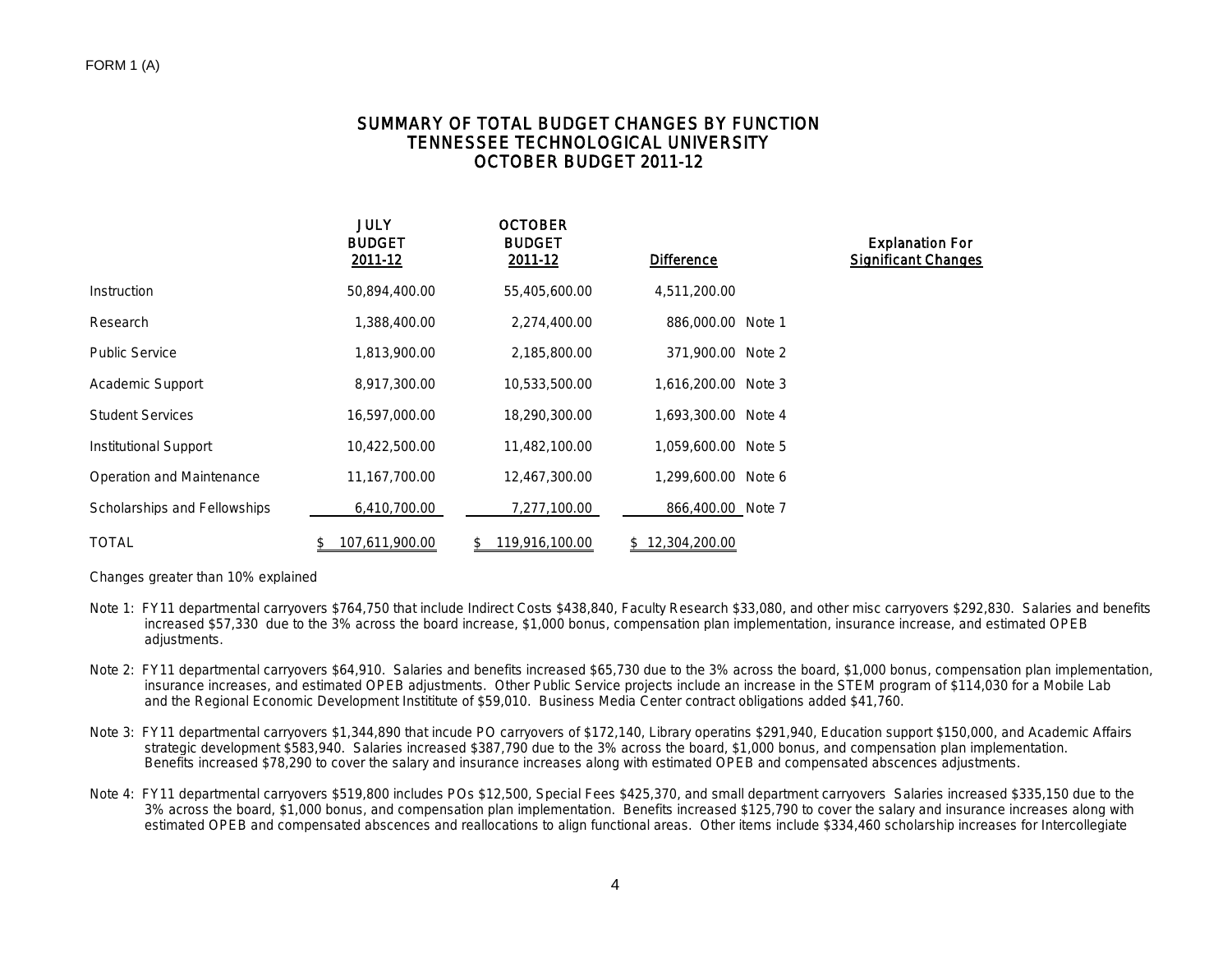FORM 1 (A)

Athletics, \$55,190 position support for Financial Aid and International Student Affiars, and additional \$44,600 Student Activity Fee operations based on new revenue.

- Note 5: FY11 carryovers \$627,690 that include scheduling software monies \$120,000 and the President's strategic initiative funds \$446,950. Marketing funds were increased \$100,000, Human Resources was increased \$81,000 to cover payments for People Admin and the compensation plan study. Salaries increased \$360,110 due to 3% across the board, \$1,000 bonus, and compensation plan implementation. Benefits increased \$98,270 to cover the salary and insurance increases along with estimated OPEB and compensated abscences adjustments.
- Note 6: FY11 carryovers \$1,059,740 that include POs \$154,920, SAF Green Fee \$418,860, and small project monies \$485,960. Salaries increased \$263,450 due to the 3% across the board, \$1,000 bonus, and compenation plan implementation. Benefits increased \$30,260 to cover the salary and insurance increases along with estimated OPEB and compensated abscences adjustments.
- Note 7: Increase due to 8.96% increase to base tuition applied to scholarships.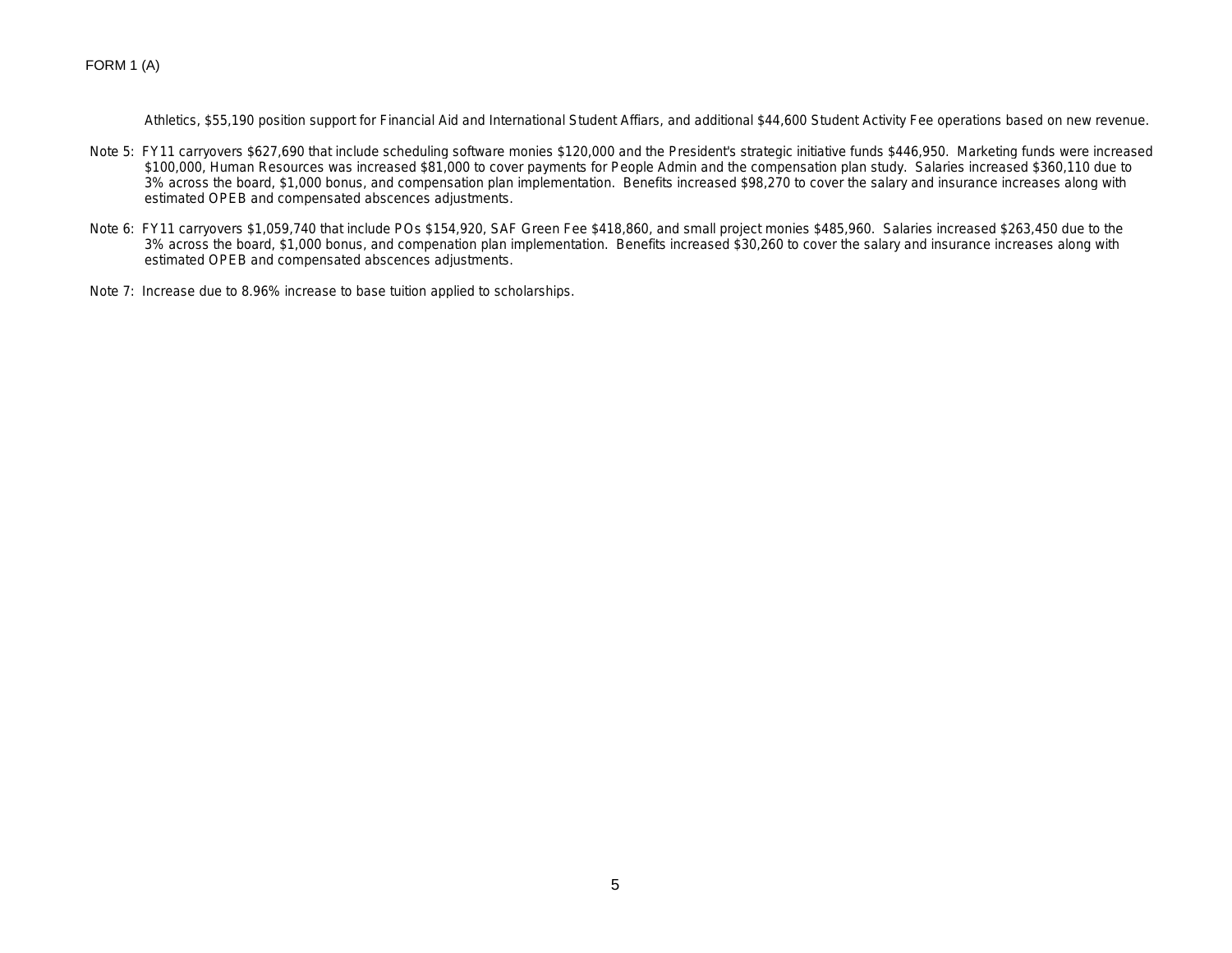### SUMMARY OF TOTAL BUDGET CHANGES FOR BUDGET CATEGORIES TENNESSEE TECHNOLOGICAL UNIVERSITY OCTOBER BUDGET 2011-12

|                              | <b>JULY</b><br><b>BUDGET</b><br>2011-12 | <b>OCTOBER</b><br><b>BUDGET</b><br>2011-12 | <b>Difference</b>   | <b>Explanation For</b><br><b>Significant Changes</b> |
|------------------------------|-----------------------------------------|--------------------------------------------|---------------------|------------------------------------------------------|
| <b>Professional Salaries</b> | 45,661,300.00                           | 48,140,700.00                              | 2,479,400.00        |                                                      |
| <b>Other Salaries</b>        | 10,131,900.00                           | 10,997,400.00                              | 865,500.00          |                                                      |
| Travel                       | 1,088,800.00                            | 1,431,800.00                               | 343,000.00 Note 1   |                                                      |
| <b>Employee Benefits</b>     | 20,187,600.00                           | 21,236,300.00                              | 1,048,700.00        |                                                      |
| <b>Operating Expense</b>     | 29,543,500.00                           | 36,886,900.00                              | 7.343.400.00 Note 2 |                                                      |
| Capital Outlay               | 998,800.00                              | ,223,000.00                                | 224,200.00 Note 3   |                                                      |
| <b>TOTAL</b>                 | \$<br>107,611,900.00                    | 119,916,100                                | \$<br>12,304,200    |                                                      |

Changes greater than 10% explained.

Note 1: Faculty moving \$49,150, Faculty development \$28,000, Business Media Center contract increase \$30,000, Football \$100,000 and carryovers \$16,680.

Note 2: FY11 carryovers \$5,985,200 includes Special Academic Course Fees \$642,090, Technology Access Fees \$842,240, Student Activity Fees \$902,590, POs \$260,400. There are various other departmental carryovers with the largest being \$583,940 for Academic Affairs Strategic Initiative funding, President Strategic Initiatives \$446,950, Library operations and learning commons \$ Faculty Research \$235,250, small renovation projects \$485,960, Scheduling Space Software \$120,000, ITS \$121,120. Other additions not in the carryovers include Oakley Sustainable Ag C Regional Economic Development Center funding \$51,410, STEM Center Mobile Lab and startup funds \$114,030, Marketing Initiatives \$100,000, Quality Enhancement Projects \$62,280, and compensation plan study and People Admin funding \$81,000.

Note 3: FY11 carryovers \$210,270 for Electrical and Mechanical Engineering, Library, and maintenance and grounds.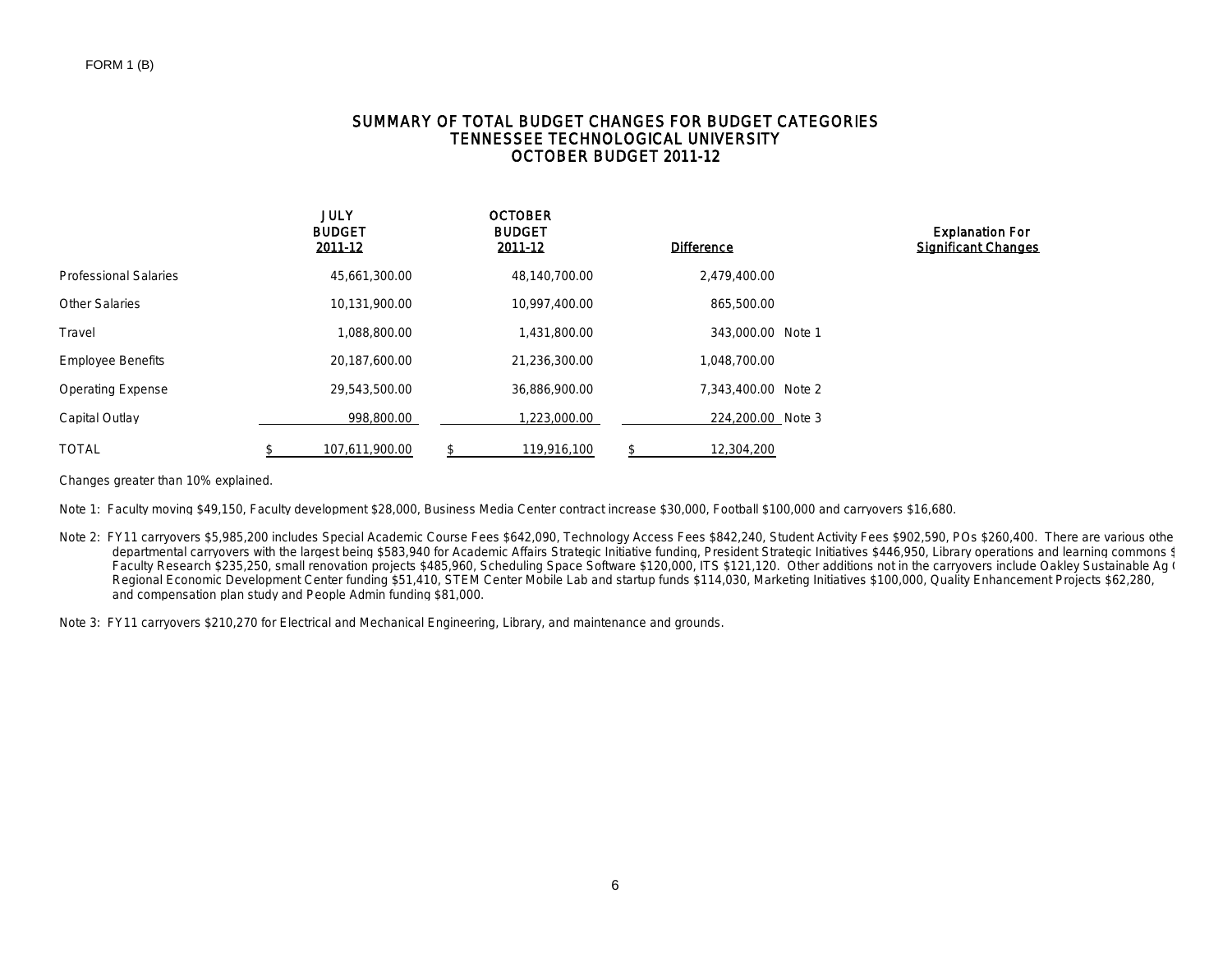## ANALYSIS OF NON-CREDIT INSTRUCTION FEES TENNESSEE TECHNOLOGICAL UNIVERSITY OCTOBER BUDGET 2011-12

# I. ANALYSIS OF NON-CREDIT INSTRUCTION FEES

| 31,110.00  |
|------------|
|            |
|            |
| 31,110.00  |
| 38,887.50  |
| 127,000.00 |
|            |
|            |
| 88,112.50  |
|            |

\*Explanation should be provided if Revenue is less that 125% of Instructional Costs.

# II. SCHEDULE OF NON-CREDIT INSTRUCTION REVENUES AND EXPENDITURES

| <b>CEU Ext</b><br>Education<br>Org 180001<br>Prog 100 | CEU ED<br>Non-Credit<br>Org 181000<br>Prog 100 | <b>CEU Ext</b><br>Education<br>Org 181001<br><b>Prog 200</b> | CEU ED<br>Non-Credit<br>Org 181002<br>Prog 200 | Total      |
|-------------------------------------------------------|------------------------------------------------|--------------------------------------------------------------|------------------------------------------------|------------|
|                                                       |                                                |                                                              |                                                |            |
|                                                       |                                                |                                                              |                                                | 127,000.00 |
|                                                       |                                                |                                                              |                                                |            |
|                                                       |                                                | 47,900.00                                                    | 28,130.00                                      | 76,030.00  |
|                                                       |                                                | 9,110.00                                                     | 22,000.00                                      | 31,110.00  |
|                                                       |                                                | 29,460.00                                                    | 1,700.00                                       | 31,160.00  |
|                                                       |                                                |                                                              |                                                |            |
|                                                       |                                                | 35,760.00                                                    | 30,610.00                                      | 66,370.00  |
|                                                       |                                                |                                                              |                                                |            |
|                                                       |                                                | 600.00                                                       | 200.00                                         | 800.00     |
|                                                       |                                                | 39,990.00                                                    | 3,980.00                                       | 43,970.00  |
|                                                       |                                                | 162,820.00                                                   | 86.620.00                                      | 249,440.00 |
|                                                       | 100,000.00                                     | 27,000.00                                                    |                                                |            |

NOTE: This schedule should include Revenues and Expenditures for all accounts associated with non-credit courses and activities. All administrative and instructional accounts should be included.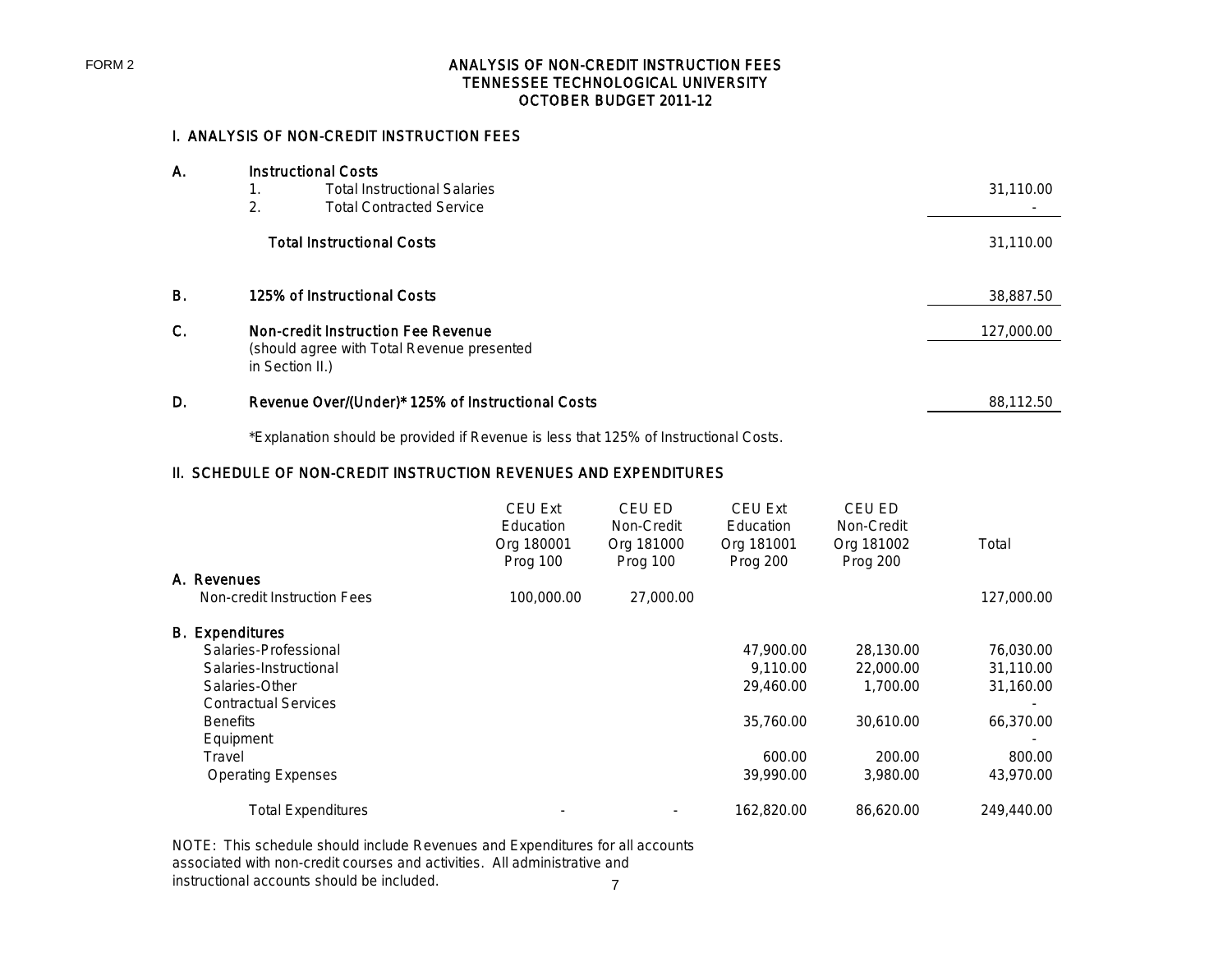## SUMMARY BY UNIT - R & R AND CONTINGENCY ALLOCATION COMPUTATIONS TENNESSEE TECHNOLOGICAL UNIVERSITY OCTOBER BUDGET 2011-12

|                               | Actual<br><b>Fund Balance</b> |                 | Cost of           |                     | Other               |                  |               | <b>Estimated</b><br><b>Ending Fund Bal</b> |
|-------------------------------|-------------------------------|-----------------|-------------------|---------------------|---------------------|------------------|---------------|--------------------------------------------|
|                               | 7/1/11                        | <b>Revenues</b> | <b>Goods Sold</b> | <b>Gross Margin</b> | <b>Expenditures</b> | <b>Transfers</b> | Profit/(Loss) | 6/30/12                                    |
| <b>Auxiliary Enterprises:</b> |                               |                 |                   |                     |                     |                  |               |                                            |
| <b>Residential Life:</b>      |                               |                 |                   |                     |                     |                  |               |                                            |
| Residence Halls               | 296,469.00                    | 9,807,240.00    |                   | 9.807.240.00        | 4,986,588,00        | 4.820.652.00     |               | 296.469.00                                 |
| <b>Tech Village</b>           | 3.670.00                      | 912.660.00      |                   | 912.660.00          | 754,542.00          | 158,118.00       |               | 3.670.00                                   |
| Dining Services               | 138,209.00                    | 1,471,520.00    |                   | 1,471,520.00        | 184,030.00          | .287.490.00      |               | 138,209.00                                 |
| University Bookstore          | 94,396.00                     | 326,800.00      |                   | 326,800.00          | 46.740.00           | 280,060,00       |               | 94.396.00                                  |
| Other:                        |                               |                 |                   |                     |                     |                  |               |                                            |
| Post Office                   | 3.070.00                      | 317,880.00      |                   | 317,880.00          | 255,840.00          | 62,040.00        |               | 3.070.00                                   |
| Vendina                       | 37.890.00                     | 132,000.00      |                   | 132,000.00          | 50,180.00           | 81,820.00        |               | 37,890.00                                  |
| Recreation & Fitness Cente    | 20,720.00                     | 966,300.00      | 1,000.00          | 965,300.00          | 864,112.00          | 101.188.00       |               | 20,720.00                                  |
| Appalachian Center for Craft: |                               |                 |                   |                     |                     |                  |               |                                            |
| Gallery                       | 59,790.00                     | 152,990.00      | 79,500.00         | 73,490.00           | 73,688.00           |                  | (198.00)      | 59,592.00                                  |
| Housing                       | 83,937.00                     | 90,000.00       |                   | 90,000.00           | 69,376.00           | 20,426.00        | 198.00        | 84,135.00                                  |
| <b>Food Services</b>          |                               | 2,400.00        |                   | 2,400.00            | 2.100.00            | 300.00           |               |                                            |
| Total                         | 738.151.00                    | 14,179,790.00   | 80.500.00         | 14.099.290.00       | 7,287,196.00        | 6,812,094.00     |               | 738,151.00                                 |

### Contingency Allocation:

| 5% of Revenue<br>Per Budget | 708,989.50<br>708,990.00 |                   |
|-----------------------------|--------------------------|-------------------|
| Difference*                 |                          | $(0.50)$ Rounding |

### R & R Transfer:

| 5% of Gross Margin | 704.964.50   |
|--------------------|--------------|
| Per Budget         | 4,014,444,00 |
|                    |              |

Difference\* The contract of  $(3,309,479.50)$  Additional transfers to R&R for projects and emergency reserves.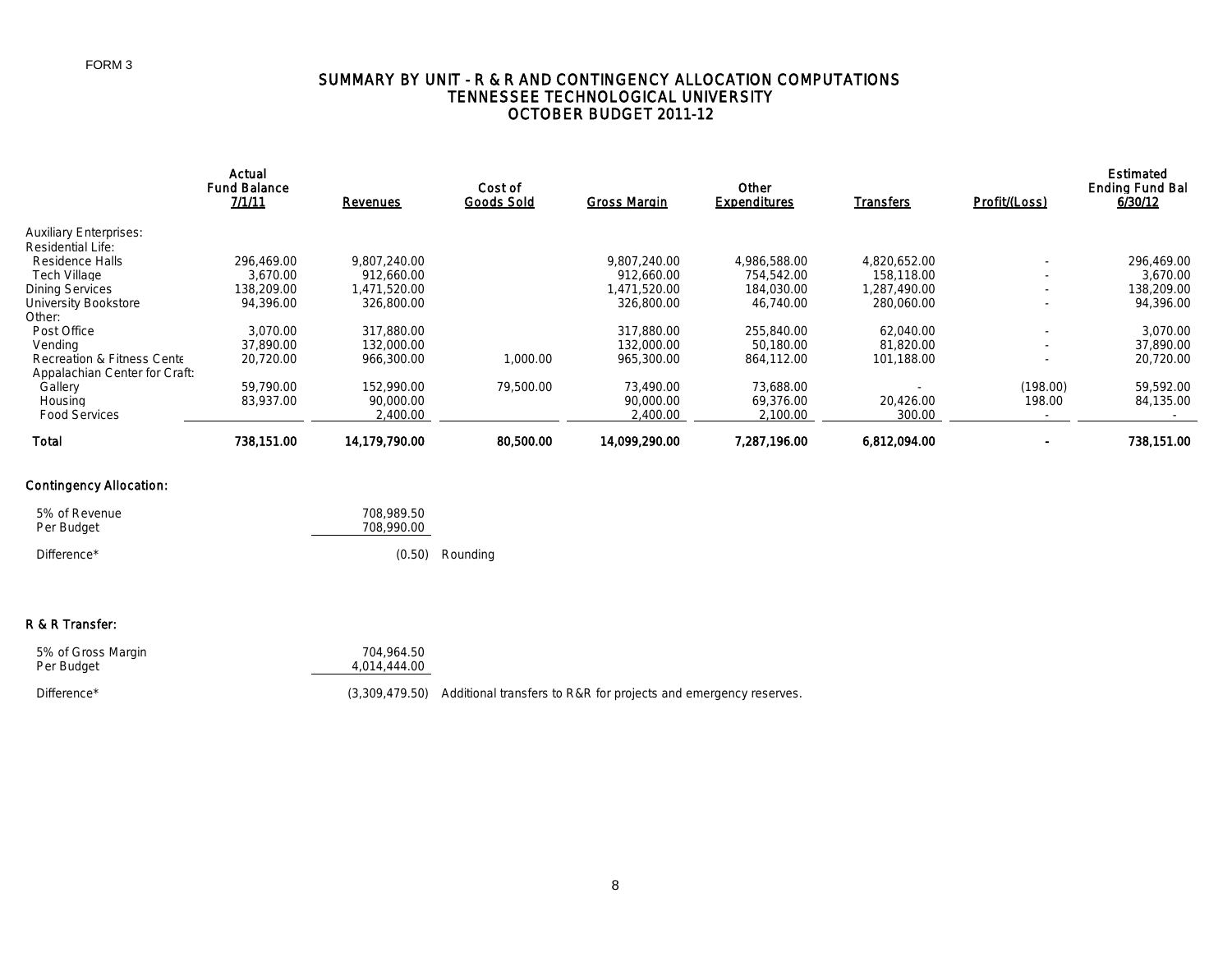### FORM 4 (A)

#### CENTERS OF EXCELLENCE/EMPHASIS TENNESSEE TECHNOLOGICAL UNIVERSITY ACTUAL 2010-11

|    | <b>Restricted Revenue</b>      | State<br>Appropriation                         | Carryforward                                  | Other<br>(Encumbrance)                      | Total                         |                                                    |            |              |
|----|--------------------------------|------------------------------------------------|-----------------------------------------------|---------------------------------------------|-------------------------------|----------------------------------------------------|------------|--------------|
|    | Manufacturing                  | 1,556,400.00                                   | 40,753.21                                     |                                             | 1,597,153.21                  |                                                    |            |              |
|    | <b>Water Resources</b>         | 1,222,500.00                                   | 77,241.97                                     |                                             | 1,299,741.97                  |                                                    |            |              |
|    | <b>Electric Power</b>          | 922,800.00                                     | 209,589.20                                    | 16,180.00                                   | 1,148,569.20                  |                                                    |            |              |
|    |                                |                                                |                                               |                                             |                               |                                                    |            |              |
|    | Total                          | 3,701,700.00                                   | 327,584.38                                    | 16,180.00                                   | 4,045,464.38                  |                                                    |            |              |
| Ш. | <b>Restricted Expenditures</b> |                                                |                                               |                                             | <b>Amount of Expenditures</b> |                                                    |            |              |
|    |                                | Salaries                                       | Longevity                                     | <b>Benefits</b>                             | <b>Travel</b>                 | Operating Exp.                                     | Equipment  | Total        |
|    | Manufacturing                  | 880,820.00                                     | 25,000.00                                     | 240,944.00                                  | 24,603.00                     | 184,017.00                                         | 37,925.00  | 1,393,309.00 |
|    | <b>Water Resources</b>         | 762,971.00                                     | 20,900.00                                     | 179,890.00                                  | 14,425.00                     | 160,056.00                                         | 70,214.00  | 1,208,456.00 |
|    | <b>Electric Power</b>          | 469,341.09                                     | 8,500.00                                      | 74,695.03                                   | 10,986.38                     | 145,341.22                                         |            | 708,863.72   |
|    | Total                          | 2,113,132.09                                   | 54,400.00                                     | 495,529.03                                  | 50,014.38                     | 489,414.22                                         | 108,139.00 | 3,310,628.72 |
|    |                                | Unrestricted E & G                             |                                               | Outside Source                              |                               |                                                    |            |              |
| Ш. | <b>Matching Funds</b>          | Program Code/Org Code                          | Amount                                        | <b>Name</b>                                 | Amount                        | Total                                              |            |              |
|    | Manufacturing                  | 250/139029<br>250/139011<br>250/174000         | 32,500.00<br>25,140.00<br>5,000.00            | Grants/Contracts<br>Gifts                   | 1,433,923.00<br>118,526.00    | 1,466,423.00<br>143,666.00<br>5,000.00             |            |              |
|    | <b>Water Resources</b>         | 250/139429<br>250/139411<br>250/160014<br>Gift | 9,340.00<br>3.360.00<br>5,000.00<br>85,000.00 | Grants/Contracts<br>Analytical & Comp. Svc: | 1,159,879.00<br>75,669.00     | 1,169,219.00<br>79,029.00<br>5,000.00<br>85,000.00 |            |              |
|    | <b>Electric Power</b>          | 250/139229<br>250/139211                       | 13,410.00<br>7,020.00                         | Grants/Contracts                            | 698,305.00                    | $\sim$<br>711,715.00<br>7,020.00                   |            |              |

Total 185,770.00 3,486,302.00

3,672,072.00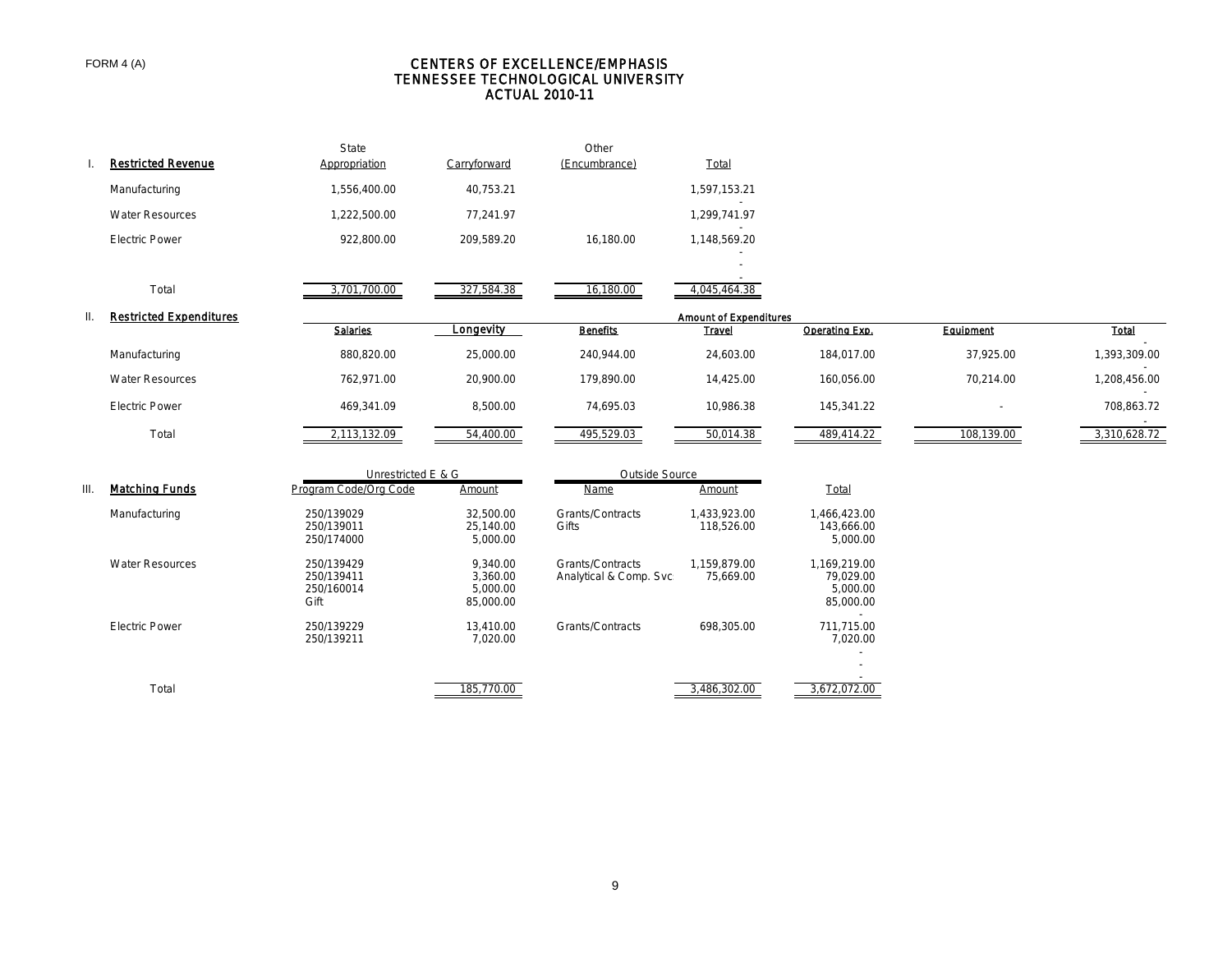#### CENTERS OF EXCELLENCE/EMPHASIS TENNESSEE TECHNOLOGICAL UNIVERSITY OCTOBER 2011-12

|     |                                | State                       |                         | Other            |                               |                |            |              |
|-----|--------------------------------|-----------------------------|-------------------------|------------------|-------------------------------|----------------|------------|--------------|
|     | <b>Restricted Revenue</b>      | Appropriation               | Carryforward            | (Describe)       | Total                         |                |            |              |
|     | Manufacturing                  | 1,460,000.00                | 203,844.21              |                  | 1,663,844.21                  |                |            |              |
|     | <b>Water Resources</b>         | 1,145,400.00                | 91,285.97               |                  | 1,236,685.97                  |                |            |              |
|     | <b>Electric Power</b>          | 866,000.00                  | 439,705.48              |                  | 1,305,705.48                  |                |            |              |
|     |                                |                             |                         |                  |                               |                |            |              |
|     | Total                          | 3,471,400.00                | 734,835.66              | $\sim$           | 4,206,235.66                  |                |            |              |
| II. | <b>Restricted Expenditures</b> |                             |                         |                  | <b>Amount of Expenditures</b> |                |            |              |
|     |                                | <b>Salarles</b>             | <b>Longevity</b>        | <b>Benefits</b>  | <u>Travel</u>                 | Operating Exp. | Equipment  | Total        |
|     | Manufacturing                  | 1,162,572.00                | 26,600.00               | 240,384.00       | 26,861.00                     | 171,427.21     | 36,000.00  | 1,663,844.21 |
|     | <b>Water Resources</b>         | 841,460.00                  | 19,800.00               | 226,000.00       | 10,000.00                     | 104,519.97     | 34,906.00  | 1,236,685.97 |
|     | <b>Electric Power</b>          | 722,443.00                  | 6,100.00                | 165,573.00       | 30,000.00                     | 250,196.48     | 131,393.00 | 1,305,705.48 |
|     | Total                          | 2,726,475.00                | 52,500.00               | 631,957.00       | 66,861.00                     | 526,143.66     | 202,299.00 | 4,206,235.66 |
|     |                                | Unrestricted E & G          |                         | Outside Source   |                               |                |            |              |
| Ш.  | <b>Matching Funds</b>          | Program Code/Org Code       | Amount                  | <b>Name</b>      | <b>Amount</b>                 | Total          |            |              |
|     | Manufacturing                  | 250/139029<br>0.00011000111 | 52,020.00<br>$R$ and an | Grants/Contracts | 1,500,000.00<br>              | 1,552,020.00   |            |              |

|                        | 250/138414               | 5,000.00              | Gifts                                      | 20,000.00                  | 25,000.00                     |
|------------------------|--------------------------|-----------------------|--------------------------------------------|----------------------------|-------------------------------|
| <b>Water Resources</b> | 250/139429<br>250/160014 | 15,720.00<br>5,000.00 | Grants/Contracts<br>Analytical & Comp. Svc | 2,234,980.00<br>100,000.00 | 2,250,700.00<br>105,000.00    |
| <b>Electric Power</b>  | 250/139229               | 19,750.00             | Grants/Contracts                           | 433,000.00                 | 452,750.00<br>-               |
|                        |                          |                       |                                            |                            | $\overline{\phantom{a}}$<br>- |
|                        |                          |                       |                                            |                            | -                             |
|                        |                          |                       |                                            |                            | $\overline{\phantom{a}}$<br>- |
|                        |                          |                       |                                            |                            |                               |
| Total                  |                          | 97,490.00             |                                            | 4,287,980.00               | 4,385,470.00                  |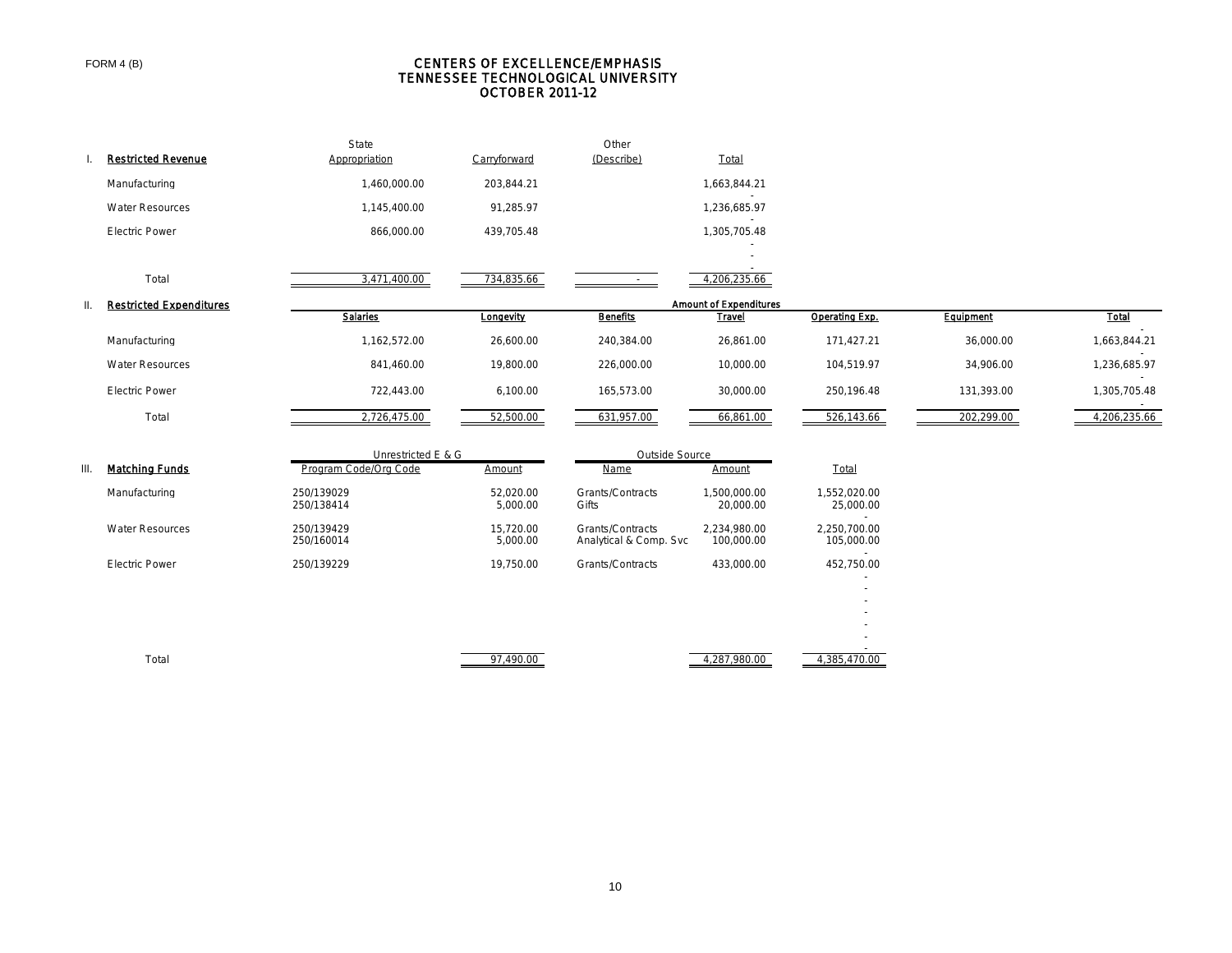# BASIC MAINTENANCE AND OPERATION EXPENDITURE CALCULATION TENNESSEE TECHNOLOGICAL UNIVERSITY OCTOBER BUDGET 2011-12

|       | Total M&O Expenditures                    | 12,467,300.00  |
|-------|-------------------------------------------|----------------|
| Less: | E & G Utilitie (enter as negative amount) | (4,610,820.00) |
|       | Staff Benefits (enter as negative amount) | (1,883,910.00) |
|       | (enter as negative amount)<br>Longevity   | (134,000.00)   |
| Plus: | <b>Extraordinary Maintenance Transfer</b> | 90,000.00      |
|       | Net Basic M & O Expenditures              | 5,928,570.00   |
|       | Basic M & O Funded Amount                 | 3,046,400.00   |
|       | Actual % of Funded Amount                 | 195%           |

FORM 5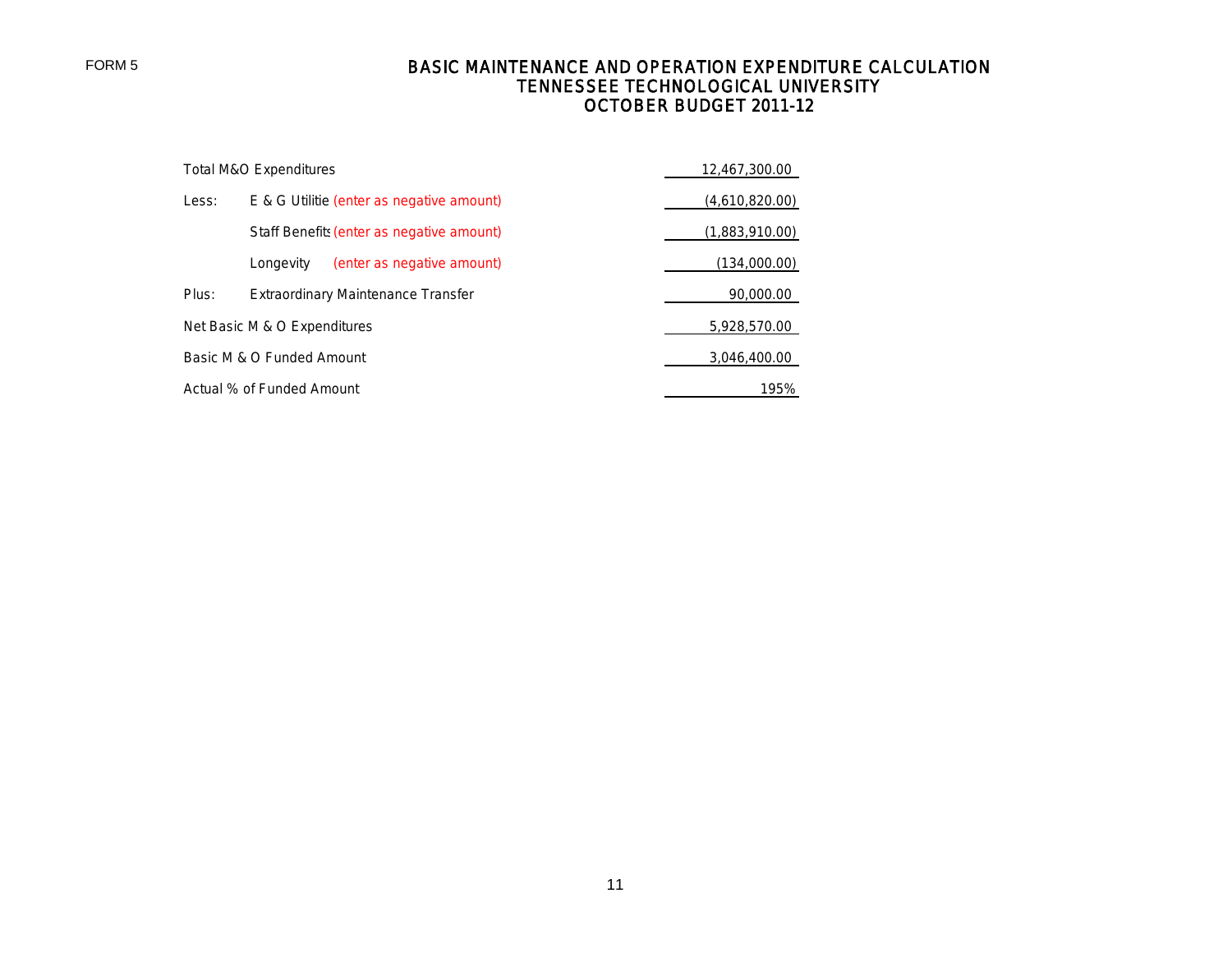# FORM 6

## **REMEDIAL, DEVELOPMENTAL, AND PRESCRIBED COURSES TENNESSEE TECHNOLOGICAL UNIVERSITY OCTOBER BUDGET 2011-12**

|                                                               | <b>ACTUAL</b><br>2010-11 |  | <b>JULY</b><br>2011-12 | <b>OCTOBER</b><br>2011-12 |  |
|---------------------------------------------------------------|--------------------------|--|------------------------|---------------------------|--|
| <b>Admin Salaries</b><br><b>Professional Support Salaries</b> |                          |  |                        |                           |  |
| <b>Academic Salaries</b>                                      | 289,800.00               |  | 294,630.00             | 312,390.00                |  |
| <b>Supporting Salaries</b>                                    | 23,741.32                |  | 24,070.00              | 27,470.00                 |  |
| <b>Student Wages</b>                                          | 12,099.73                |  | 7,820.00               | 7,820.00                  |  |
| <b>Employee Benefits</b>                                      | 125,873.12               |  | 123,090.00             | 126,390.00                |  |
| Travel                                                        | 296.24                   |  | 1,420.00               | 1,420.00                  |  |
| <b>Operating Expenses</b><br>Capital Outlay                   | 11,160.10                |  | 11,630.00              | 11,630.00                 |  |
| <b>TOTAL</b>                                                  | 462,970.51               |  | 462,660.00             | 487,120.00                |  |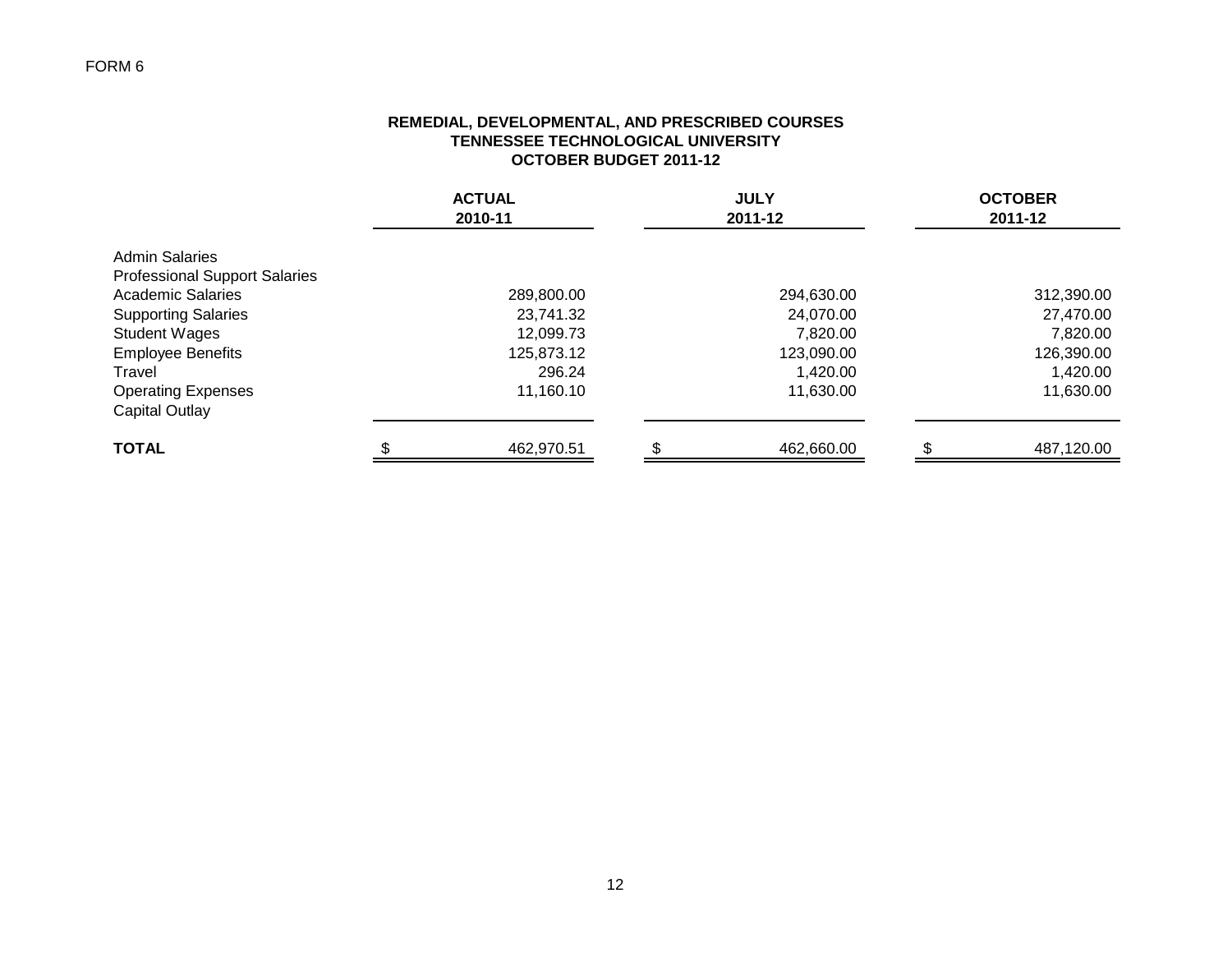## UNRESTRICTED AND RESTRICTED ATHLETICS TENNESSEE TECHNOLOGICAL UNIVERSITY OCTOBER BUDGET 2011-12

|                                                      |                                                                                                                                                                    |                                                                                                    | <b>Actual 2010-11</b>                                                       |                                                                                                    |                                                                                                  | <b>July 2011-12</b>                                                                    |                                                                                                  |                                                                                                    | October 2011-12                                                                        |                                                                                                    |
|------------------------------------------------------|--------------------------------------------------------------------------------------------------------------------------------------------------------------------|----------------------------------------------------------------------------------------------------|-----------------------------------------------------------------------------|----------------------------------------------------------------------------------------------------|--------------------------------------------------------------------------------------------------|----------------------------------------------------------------------------------------|--------------------------------------------------------------------------------------------------|----------------------------------------------------------------------------------------------------|----------------------------------------------------------------------------------------|----------------------------------------------------------------------------------------------------|
|                                                      |                                                                                                                                                                    | Unrest.                                                                                            | Rest.                                                                       | Total                                                                                              | Unrest.                                                                                          | Rest.                                                                                  | <b>Total</b>                                                                                     | Unrest.                                                                                            | Rest.                                                                                  | <b>Total</b>                                                                                       |
|                                                      | <b>REVENUES:</b>                                                                                                                                                   |                                                                                                    |                                                                             |                                                                                                    |                                                                                                  |                                                                                        |                                                                                                  |                                                                                                    |                                                                                        |                                                                                                    |
| 1.<br>2.<br>3.<br>$\overline{4}$                     | Student athletic fees<br><b>General Fund Support</b><br><b>Ticket sales</b><br>Game quarantees                                                                     | 3,016,719.52<br>4,207,390.00<br>280,579.00<br>1,069,200.00                                         |                                                                             | 3,016,719.52<br>4,207,390.00<br>280,579.00<br>1,069,200.00                                         | 3,520,000.00<br>4,384,450.00<br>271.540.00<br>465.000.00                                         |                                                                                        | 3,520,000.00<br>4,384,450.00<br>271,540.00<br>465,000.00                                         | 3,550,000.00<br>4,908,700.00<br>271,540.00<br>580,350.00                                           |                                                                                        | 3,550,000.00<br>4,908,700.00<br>271.540.00<br>580,350.00                                           |
| 5<br>6                                               | Conference income<br>Conference tournament                                                                                                                         | 7,927.00                                                                                           |                                                                             | 7,927.00                                                                                           |                                                                                                  |                                                                                        |                                                                                                  |                                                                                                    |                                                                                        |                                                                                                    |
| $\overline{7}$<br>8<br>9                             | <b>NCAA</b> proceeds<br>Program/ad sales<br>Concessions                                                                                                            | 4,000.00<br>23.740.53                                                                              |                                                                             | 4,000.00<br>23.740.53                                                                              | 32.000.00                                                                                        |                                                                                        | 32,000.00                                                                                        | 32,000.00                                                                                          |                                                                                        | 32,000.00                                                                                          |
| 10<br>11                                             | TV/radio income<br>Gifts                                                                                                                                           |                                                                                                    | 621,486.46                                                                  | 621,486.46                                                                                         |                                                                                                  | 450,000.00                                                                             | 450,000.00                                                                                       |                                                                                                    | 450,000.00                                                                             | 450,000.00                                                                                         |
| 12<br>13<br>14                                       | Interest income<br>Athletic marketing/advertising<br>Parking permits                                                                                               | 9.500.00                                                                                           |                                                                             | 9.500.00                                                                                           | 10,000.00                                                                                        |                                                                                        | 10,000.00                                                                                        | 10,000.00                                                                                          |                                                                                        | 10,000.00                                                                                          |
| 15<br>16<br>17<br>18                                 | Licensing fees<br>Other Income<br><b>Student Therapy Center</b><br>Salvage Income                                                                                  | 18,798.74<br>551,703.95<br>32,525.24<br>26,075.74                                                  |                                                                             | 18,798.74<br>551,703.95<br>32,525.24<br>26,075.74                                                  | 15,000.00<br>310,000.00<br>25,000.00                                                             |                                                                                        | 15,000.00<br>310,000.00<br>25,000.00                                                             | 15,000.00<br>310,000.00<br>25,000.00                                                               |                                                                                        | 15,000.00<br>310,000.00<br>25,000.00                                                               |
|                                                      | <b>Total Revenues</b>                                                                                                                                              | \$9,248,159.72                                                                                     | \$621,486.46                                                                | \$9,869,646.18                                                                                     | \$9,032,990.00                                                                                   | 450,000.00<br>$\mathbf{\hat{S}}$                                                       | \$9,482,990.00                                                                                   | \$9,702,590.00                                                                                     | 450,000.00<br>$\mathbf{\hat{s}}$                                                       | ############                                                                                       |
|                                                      | <b>EXPENDITURES:</b>                                                                                                                                               |                                                                                                    |                                                                             |                                                                                                    |                                                                                                  |                                                                                        |                                                                                                  |                                                                                                    |                                                                                        |                                                                                                    |
| 2<br>3<br>$\overline{4}$<br>5<br>6<br>$\overline{7}$ | Administrative salaries<br>Coaches salaries<br>Support staff salaries<br><b>Employee benefits</b><br>Team travel<br>Other travel<br>Out-of-state performance-based | 545,201.84<br>1,027,909.46<br>361,312.54<br>607,802.76<br>522,661.20<br>225,486.51<br>2,617,602.65 | 29,557.96<br>39.964.23<br>29,184.49<br>110,604.05<br>27,548.45<br>91,689.00 | 545,201.84<br>1,057,467.42<br>401.276.77<br>636,987.25<br>633,265.25<br>253,034.96<br>2,709,291.65 | 519,359.00<br>948,459.00<br>171.835.00<br>663,270.00<br>347,970.00<br>174,570.00<br>2,700,000.00 | 4,500.00<br>24,300.00<br>54,000.00<br>19,800.00<br>14,400.00<br>29,250.00<br>94,500.00 | 523,859.00<br>972,759.00<br>225.835.00<br>683,070.00<br>362,370.00<br>203,820.00<br>2,794,500.00 | 520,000.00<br>1,123,801.00<br>184,509.00<br>695,120.00<br>382,350.00<br>230,190.00<br>2,850,000.00 | 4,500.00<br>24,300.00<br>54.000.00<br>19,800.00<br>14,400.00<br>29,250.00<br>94,500.00 | 524,500.00<br>1,148,101.00<br>238,509.00<br>714,920.00<br>396,750.00<br>259,440.00<br>2,944,500.00 |
| 8<br>9<br>10<br>11                                   | scholarships<br>Other scholarships<br>Post-season expense<br>Other operating<br>Capital outlay                                                                     | 1,454,796.32<br>99,742.71<br>1,264,985.68<br>11,600.00                                             | 77,327.45<br>215,610.83                                                     | 1,532,123.77<br>99,742.71<br>1,480,596.51<br>11,600.00                                             | 1,720,080.00<br>75,000.00<br>1,191,670.00                                                        | 114,300.00<br>94,950.00                                                                | 1,834,380.00<br>75,000.00<br>1,286,620.00                                                        | 1,907,640.00<br>85,000.00<br>1,217,220.00                                                          | 114,300.00<br>94,950.00                                                                | 2.021.940.00<br>85,000.00<br>1,312,170.00                                                          |
| $12 \overline{ }$                                    | Transfers                                                                                                                                                          | 509,058.05                                                                                         |                                                                             | 509,058.05                                                                                         | 520,777.00                                                                                       |                                                                                        | 520,777.00                                                                                       | 506,760.00                                                                                         |                                                                                        | 506,760.00                                                                                         |
|                                                      | <b>Total Expenses</b>                                                                                                                                              | \$9,248,159.72                                                                                     | \$621,486.46                                                                | \$9,869,646.18                                                                                     | \$9,032,990.00                                                                                   | 450,000.00<br>\$                                                                       | \$9,482,990.00                                                                                   | \$9,702,590.00                                                                                     | 450,000.00<br>\$                                                                       | ############                                                                                       |
|                                                      | Less: Prior Year Encumbrances                                                                                                                                      |                                                                                                    |                                                                             |                                                                                                    |                                                                                                  |                                                                                        |                                                                                                  |                                                                                                    |                                                                                        |                                                                                                    |
|                                                      | <b>Plus: Current Year Encumbrances</b>                                                                                                                             |                                                                                                    |                                                                             |                                                                                                    |                                                                                                  |                                                                                        |                                                                                                  |                                                                                                    |                                                                                        |                                                                                                    |
|                                                      | <b>Total Adjusted Expenses</b>                                                                                                                                     | \$9,248,159.72                                                                                     | 621,486.46                                                                  | \$9.869.646.18                                                                                     | \$9.032.990.00                                                                                   | 450,000.00                                                                             | \$9.482,990.00                                                                                   | \$9.702.590.00                                                                                     | 450,000.00<br>\$                                                                       | ############                                                                                       |
|                                                      |                                                                                                                                                                    |                                                                                                    |                                                                             |                                                                                                    |                                                                                                  |                                                                                        |                                                                                                  |                                                                                                    |                                                                                        |                                                                                                    |

#### Total unrestricted revenues must equal total adjusted unrestricted expenses for universities.

Total unrestricted revenues must equal total adjusted unrestricted expenses less post-season expense and out-of-state performance-based scholarships for two-year institutions.

(total unrestricted expense less post-season expense less out-of-state performance-based scholarships = total unrestricted revenues)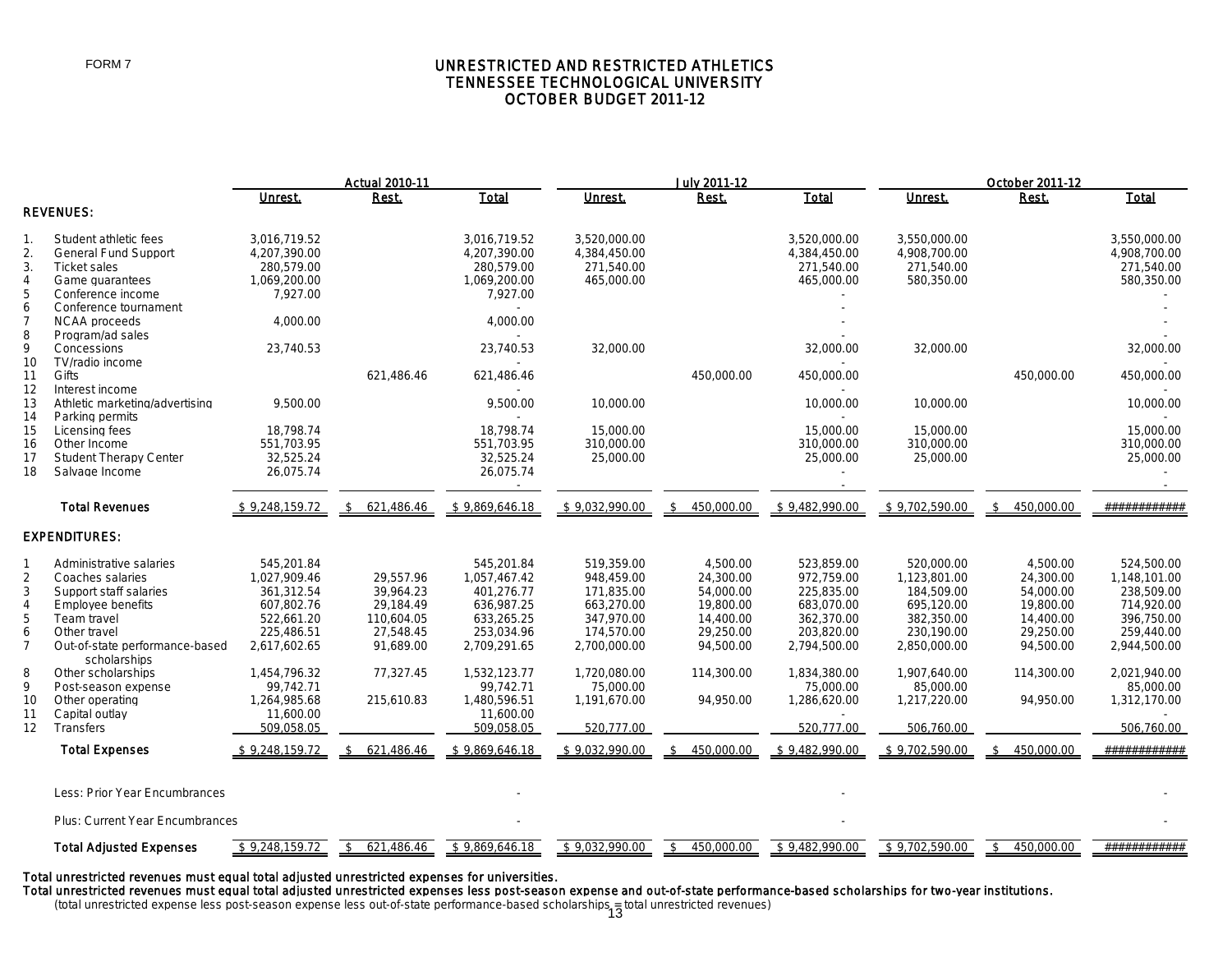# POSITIONS TRANSFERRED FROM RESTRICTED ACCOUNTS TO UNRESTRICTED ACCOUNTS TENNESSEE TECHNOLOGICAL UNIVERSITY October Budget 2011-12

| <b>Old Account</b> |         |             |          |  | ، سماھ<br><b>Account</b><br>, אפ |      |             |                                                  |  |
|--------------------|---------|-------------|----------|--|----------------------------------|------|-------------|--------------------------------------------------|--|
|                    | Account | Program/Org | Position |  |                                  | UDI  | Proaram/Oro | Position<br>$\qquad \qquad \cdots \qquad \qquad$ |  |
| Title              | Code    | Code        | No.      |  | Title                            | Code | Code        | No.                                              |  |

None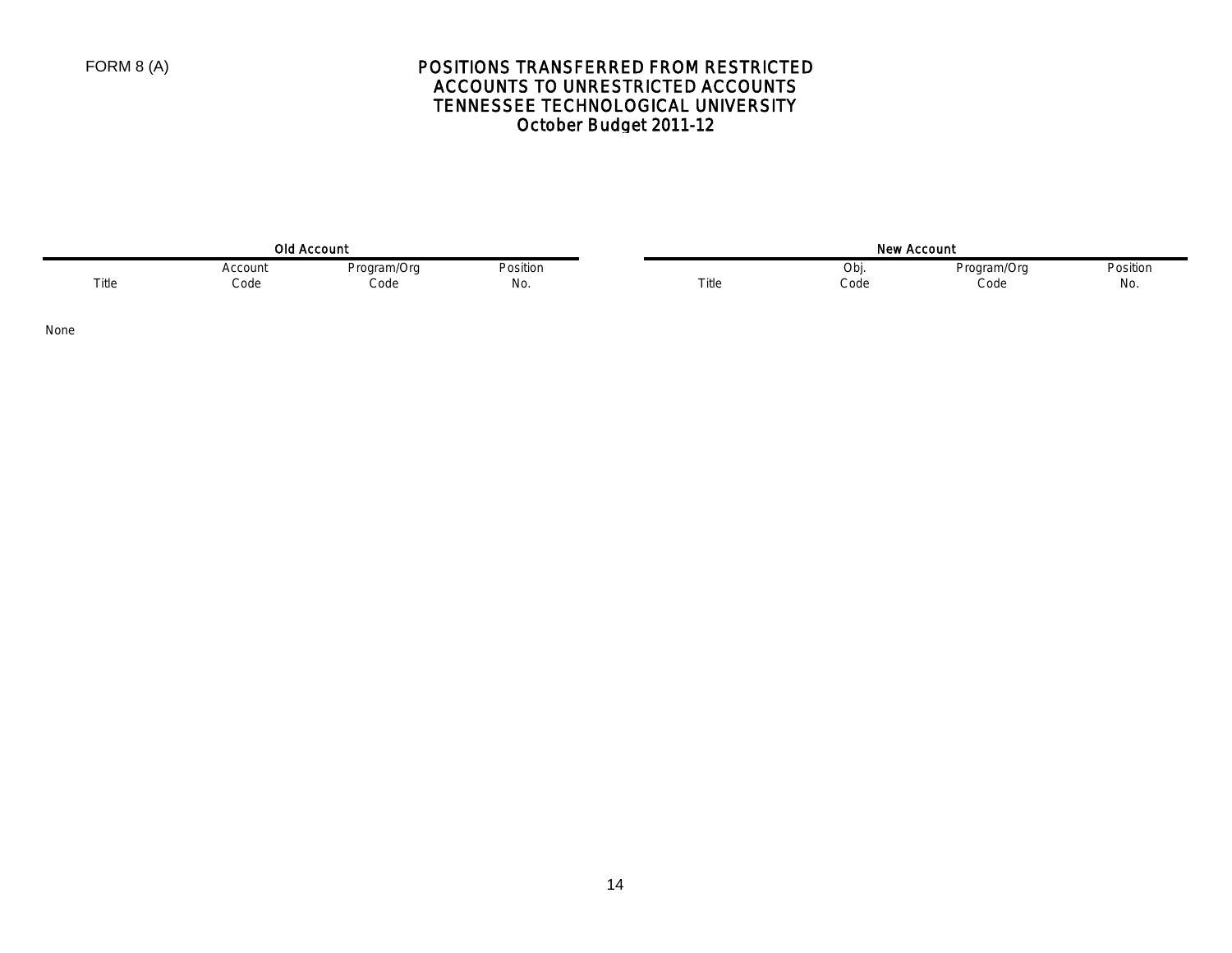#### TENNESSEE TECHNOLOGICAL UNIVERSITY OCTOBER BUDGET 2011-12 REGULAR FULL-TIME POSITIONS FILLED AND UNFILLED AUXILIARIES INCLUDED

|                     |        | 10/10 |            |               | 7/11 |            |               | 10/11       |            |                | <b>DIFFERENCE</b><br>7/11 TO 10/11 |            |
|---------------------|--------|-------|------------|---------------|------|------------|---------------|-------------|------------|----------------|------------------------------------|------------|
|                     | UNREST | REST  | <b>AUX</b> | <b>UNREST</b> | REST | <b>AUX</b> | <b>UNREST</b> | <b>REST</b> | <b>AUX</b> | <b>UNRESTI</b> | REST                               | <b>AUX</b> |
|                     |        |       |            |               |      |            |               |             |            |                |                                    |            |
| <b>FACULTY</b>      | 409    | 10    | 0          | 406           | 9    | 0          | 408           | 9           | 0          | $\overline{c}$ | $\mathbf 0$                        | 0          |
| <b>ADM</b>          | 41     | 3     |            | 41            | 3    |            | 27            | 0           | 0          | $-14$          | $-3$                               | - 1        |
| MAINT/TECH/SUPP     | 362    | 14    | 57         | 358           | 16   | 57         | 360           | 16          | 57         | 2              | $\mathbf 0$                        | 0          |
| <b>PROF SUPPORT</b> | 205    | 42    | 14         | 208           | 40   | 15         | 230           | 45          | 16         | 22             | 5                                  |            |
| <b>TOTAL</b>        | 1017   | 69    | 72         | 1013          | 68   | 73         | 1025          | 70          | 73         | 12             | 2                                  | 0          |
|                     |        |       |            |               |      |            |               |             |            |                |                                    |            |

#### NEW POSITIONS

|                                                                                                                                                                                          |                                                                                                                                                                             |                                                                                                                                                                                                                                                                                        |                                              | <b>FUNCTIONAL</b>                                                                                                                                                                         |                                                                               |                         |                                                                                                                                                                                                     |                                                                                                                      |
|------------------------------------------------------------------------------------------------------------------------------------------------------------------------------------------|-----------------------------------------------------------------------------------------------------------------------------------------------------------------------------|----------------------------------------------------------------------------------------------------------------------------------------------------------------------------------------------------------------------------------------------------------------------------------------|----------------------------------------------|-------------------------------------------------------------------------------------------------------------------------------------------------------------------------------------------|-------------------------------------------------------------------------------|-------------------------|-----------------------------------------------------------------------------------------------------------------------------------------------------------------------------------------------------|----------------------------------------------------------------------------------------------------------------------|
|                                                                                                                                                                                          | <b>POSITION TITLE</b>                                                                                                                                                       | DEPARTMENT                                                                                                                                                                                                                                                                             | <b>FUND</b>                                  | AREA                                                                                                                                                                                      | SALARY                                                                        |                         | <b>JUSTIFICATION</b>                                                                                                                                                                                |                                                                                                                      |
| <b>FACULTY</b>                                                                                                                                                                           | Instructor<br>Instructor<br>Instructor                                                                                                                                      | Other Faculty<br>Other Faculty<br>Other Faculty                                                                                                                                                                                                                                        | Unrestricted<br>Unrestricted<br>Unrestricted | Instruction<br>Instruction<br>Instruction                                                                                                                                                 | 45000<br>45000<br>45000                                                       |                         |                                                                                                                                                                                                     | New Program-Living/Learning Villages<br>New Program-Living/Learning Villages<br>New Program-Living/Learning Villages |
| <b>ADM</b>                                                                                                                                                                               |                                                                                                                                                                             |                                                                                                                                                                                                                                                                                        |                                              |                                                                                                                                                                                           |                                                                               |                         |                                                                                                                                                                                                     |                                                                                                                      |
| MAINT/TECH/SUPP                                                                                                                                                                          | Adm Associate 1<br>Adm Associate 2                                                                                                                                          | Student Aid Of. Unrestricted<br>Human Res.                                                                                                                                                                                                                                             | Unrestricted                                 | <b>Student Services</b><br><b>Institutional Sup</b>                                                                                                                                       | 17770<br>21600                                                                |                         | <b>Enrollment Growth</b>                                                                                                                                                                            | Adm Support/Additional Responsibilties                                                                               |
| PROF SUPPORT                                                                                                                                                                             | <b>Systems Analyst 2</b><br>Specialist<br><b>Assistant Director</b><br>Asst Ath. Trainer<br>Advisor<br>Advisor<br>Specialist<br>Postdoctoral Res<br><b>Postdoctoral Res</b> | Info. Tech Svc. Unrestricted<br>Info. Tech Svc. Unrestricted<br>Student Aid Of. Unrestricted<br>Ath Student The Unrestricted<br>Ath Acad Coun Unrestricted<br>Ath Acad Couns Unrestricted<br><b>STEM Operatin Unrestricted</b><br>Water Res Ctr Restricted<br>Water Res Ctr Restricted |                                              | Academic Sup<br>Academic Sup<br><b>Student Services</b><br><b>Student Services</b><br><b>Student Services</b><br><b>Student Services</b><br><b>Public Service</b><br>Research<br>Research | 60000<br>41320<br>37490<br>35000<br>28000<br>28000<br>45540<br>40000<br>55000 |                         | <b>DBA Support/Assistant</b><br>University Center Tech Support<br><b>Enrollment Growth</b><br>Athletic Academic Advising<br>Athletic Academic Advising<br>Program Expansion<br>Research<br>Research | Provide Health & Safety to Athletes                                                                                  |
| <b>DELETED POSITIONS</b>                                                                                                                                                                 |                                                                                                                                                                             |                                                                                                                                                                                                                                                                                        |                                              | <b>FUNCTIONAL</b>                                                                                                                                                                         |                                                                               |                         |                                                                                                                                                                                                     |                                                                                                                      |
|                                                                                                                                                                                          | <b>POSITION TITLE</b>                                                                                                                                                       | DEPARTMENT                                                                                                                                                                                                                                                                             | <b>FUND</b>                                  | AREA                                                                                                                                                                                      | SALARY                                                                        |                         | <b>JUSTIFICATION</b>                                                                                                                                                                                |                                                                                                                      |
| <b>FACULTY</b>                                                                                                                                                                           |                                                                                                                                                                             |                                                                                                                                                                                                                                                                                        |                                              |                                                                                                                                                                                           |                                                                               |                         |                                                                                                                                                                                                     |                                                                                                                      |
| <b>ADM</b>                                                                                                                                                                               |                                                                                                                                                                             |                                                                                                                                                                                                                                                                                        |                                              |                                                                                                                                                                                           |                                                                               |                         |                                                                                                                                                                                                     |                                                                                                                      |
| MAINT/TECH/SUPP                                                                                                                                                                          |                                                                                                                                                                             |                                                                                                                                                                                                                                                                                        |                                              |                                                                                                                                                                                           |                                                                               |                         |                                                                                                                                                                                                     |                                                                                                                      |
| PROF SUPPORT                                                                                                                                                                             |                                                                                                                                                                             |                                                                                                                                                                                                                                                                                        |                                              |                                                                                                                                                                                           |                                                                               |                         | Maint/Tech                                                                                                                                                                                          |                                                                                                                      |
| <b>EXAMPLE:</b><br>New Positions Listed Above<br>Deleted Positions Listed Above<br>Transfer from Restricted to Unrestricted (Per Form 9.B.)<br>Transfers between objects<br><b>TOTAL</b> |                                                                                                                                                                             |                                                                                                                                                                                                                                                                                        |                                              | Faculty<br>3<br>$-1$<br>$\overline{2}$                                                                                                                                                    |                                                                               | Admin<br>$-18$<br>$-18$ | Support<br>$\mathfrak{p}$<br>$\overline{2}$                                                                                                                                                         | Prof Support<br>$\mathsf{Q}$<br>19<br>28                                                                             |

15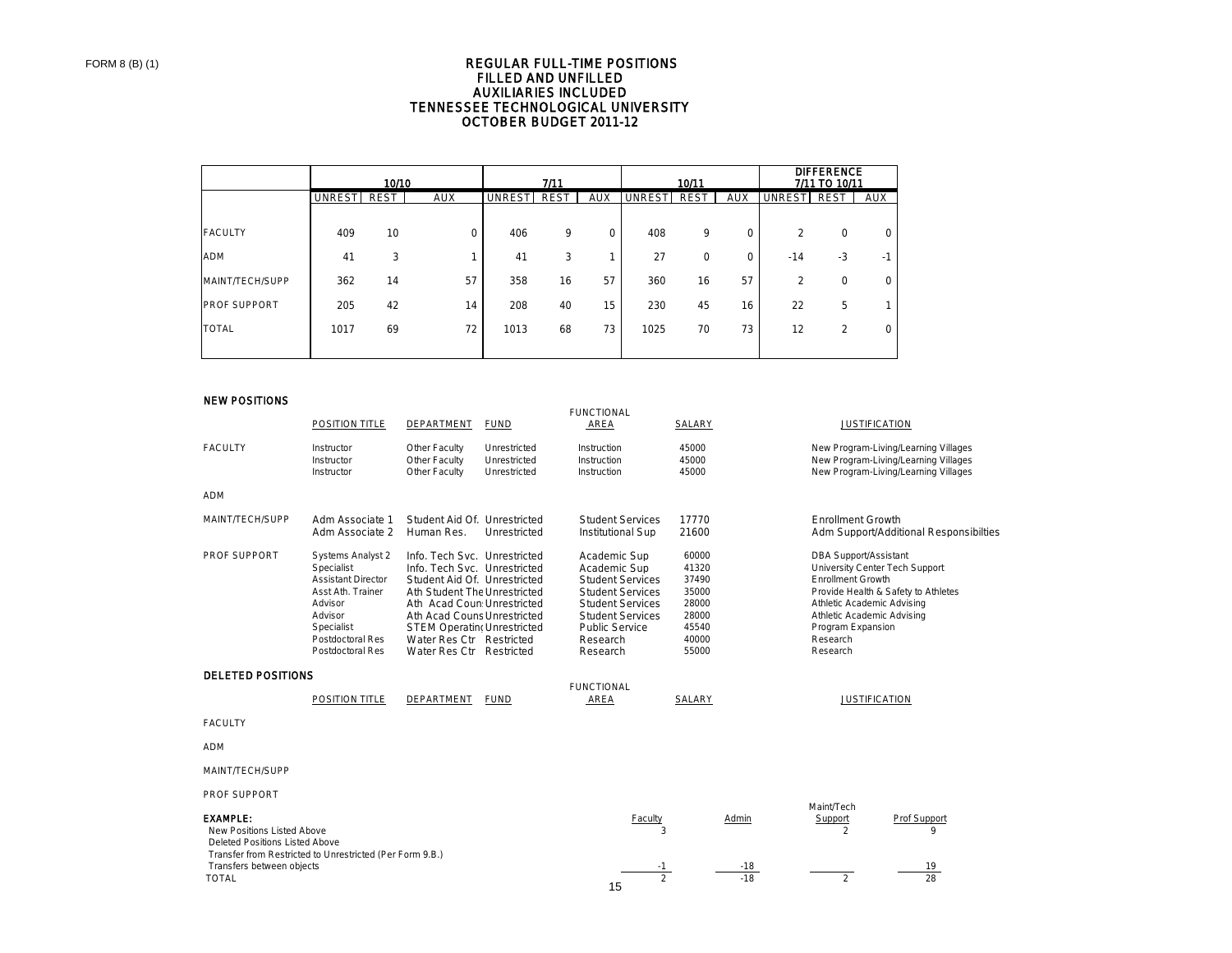### REGULAR PART-TIME POSITIONS FILLED AND UNFILLED AUXILIARIES INCLUDED TENNESSEE TECHNOLOGICAL UNIVERSITY OCTOBER BUDGET 2011-12

|                     |        | 10/10       |             |                | 7/11        |            |                | 10/11       |            |             | <b>DIFFERENCE</b><br>7/11 TO 10/11 |            |
|---------------------|--------|-------------|-------------|----------------|-------------|------------|----------------|-------------|------------|-------------|------------------------------------|------------|
|                     | UNREST | <b>REST</b> | <b>AUX</b>  | <b>UNRESTI</b> | <b>REST</b> | <b>AUX</b> | <b>UNREST</b>  | <b>REST</b> | <b>AUX</b> | UNREST REST |                                    | <b>AUX</b> |
|                     |        |             |             |                |             |            |                |             |            |             |                                    |            |
| <b>FACULTY</b>      |        | 0           | $\mathbf 0$ |                | 0           | 0          |                | $\mathbf 0$ | 0          | $\mathbf 0$ | 0                                  |            |
| <b>ADM</b>          | 0      | 0           | 0           | $\mathbf 0$    | 0           | 0          | $\Omega$       | 0           | 0          | $\mathbf 0$ | 0                                  |            |
| MAINT/TECH/SUPP     | 16     | 11          |             | 15             | 11          |            | 15             | 11          |            | $\mathbf 0$ | 0                                  |            |
| <b>PROF SUPPORT</b> | 2      | 3           | $\mathbf 0$ | 2              | 3           | 0          | $\overline{2}$ | 3           | 0          | $\Omega$    | 0                                  |            |
| <b>TOTAL</b>        | 19     | 14          |             | 18             | 14          |            | 18             | 14          |            | $\mathbf 0$ | 0                                  |            |
|                     |        |             |             |                |             |            |                |             |            |             |                                    |            |

#### NEW POSITIONS

|                                                                                                                                                                           | <b>POSITION TITLE</b> | DEPARTMENT | <b>FUND</b> | <b>FUNCTIONAL</b><br><b>AREA</b> | <b>SALARY</b> |                      | <b>JUSTIFICATION</b> |
|---------------------------------------------------------------------------------------------------------------------------------------------------------------------------|-----------------------|------------|-------------|----------------------------------|---------------|----------------------|----------------------|
| <b>FACULTY</b>                                                                                                                                                            |                       |            |             |                                  |               |                      |                      |
| ADM                                                                                                                                                                       |                       |            |             |                                  |               |                      |                      |
| MAINT/TECH/SUPP                                                                                                                                                           |                       |            |             |                                  |               |                      |                      |
| PROF SUPPORT                                                                                                                                                              |                       |            |             |                                  |               |                      |                      |
| <b>DELETED POSITIONS</b>                                                                                                                                                  |                       |            |             | <b>FUNCTIONAL</b>                |               |                      |                      |
|                                                                                                                                                                           | <b>POSITION TITLE</b> | DEPARTMENT | <b>FUND</b> | <b>AREA</b>                      | <b>SALARY</b> | <b>JUSTIFICATION</b> |                      |
| <b>FACULTY</b>                                                                                                                                                            |                       |            |             |                                  |               |                      |                      |
| <b>ADM</b>                                                                                                                                                                |                       |            |             |                                  |               |                      |                      |
| MAINT/TECH/SUPP                                                                                                                                                           |                       |            |             |                                  |               |                      |                      |
| PROF SUPPORT                                                                                                                                                              |                       |            |             |                                  |               | Maint/Tech           |                      |
| <b>EXAMPLE:</b><br>New Positions Listed Above<br>Deleted Positions Listed Above<br>Transfer from Restricted to Unrestricted (Per Form 9.B.)<br>Transfers between objects. |                       |            |             | <b>Faculty</b>                   | Admin         | Support              | <b>Prof Support</b>  |
| <b>TOTAL</b>                                                                                                                                                              |                       |            |             | 0<br>16                          | 0             | 0                    | $\mathbf 0$          |

16 TOTAL 0 0 0 0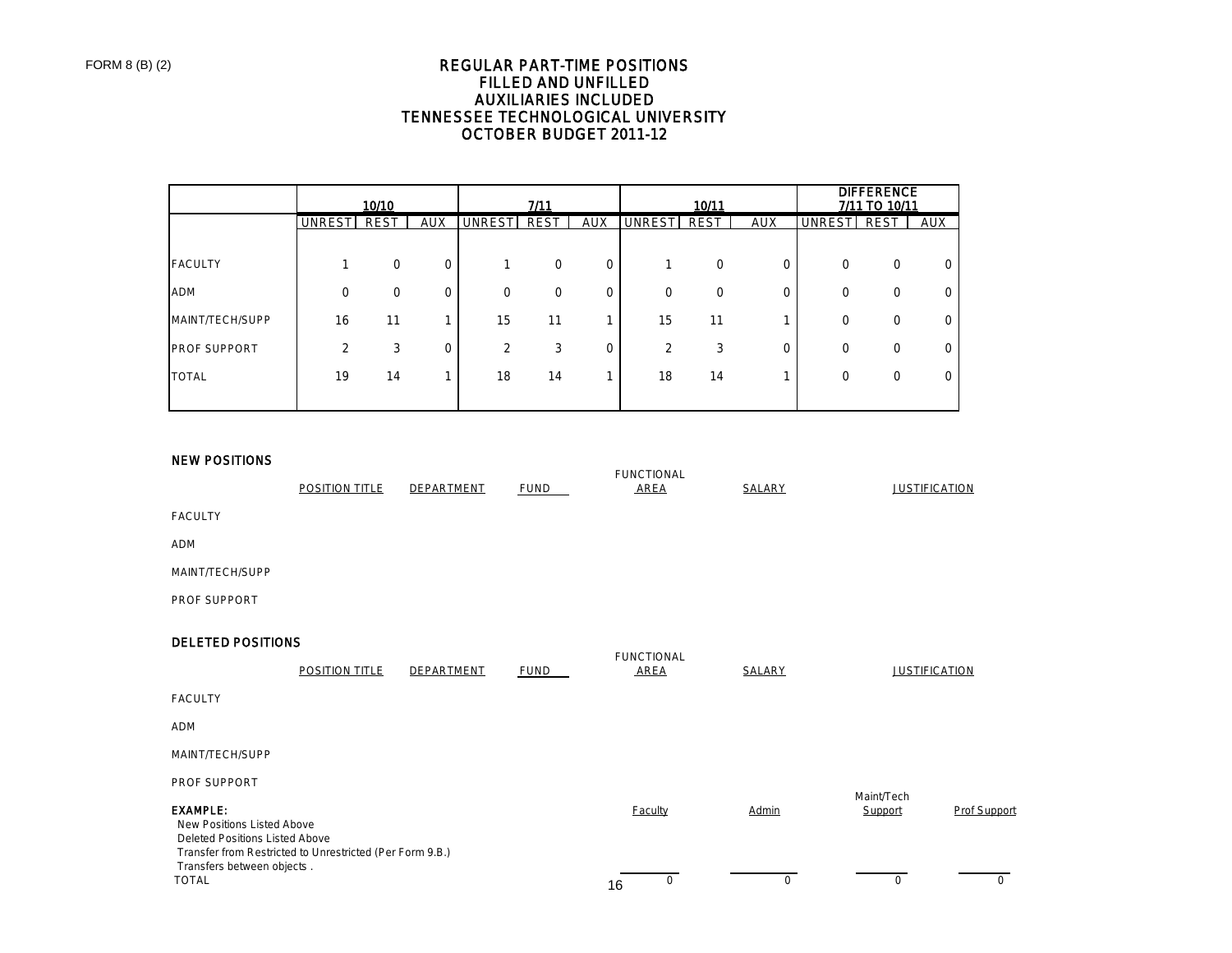|                          | <b>Base Budget</b> | <b>Total Budget</b> |              |  |
|--------------------------|--------------------|---------------------|--------------|--|
|                          |                    |                     |              |  |
| <b>Salaries</b>          | 4,046,686.25       | 397,517.75          | 4,444,204.00 |  |
| <b>Employee Benefits</b> | 1,207,890.00       | 62,750.00           | 1,270,640.00 |  |
| Travel                   | 74,070.00          | 31,700.00           | 105,770.00   |  |
| <b>Operating Expense</b> | 427,710.00         | 361,290.00          | 789,000.00   |  |
| <b>Capital Outlay</b>    |                    |                     |              |  |
| Total                    | 5,756,356.25       | 853,257.75          | 6,609,614.00 |  |

# **BUSINESS SPECIALIZED ACADEMIC FEE REPORTING FORM** OCTOBER BUDGET 2011-12

Narrative:

Academic enhancment fees are being used for faculty/staff compensation, travel, departmental support and program support.

## Certification:

 I certify that the specialized academic fees collected were used to enhance, not supplant, the budget of the designated academic program.

(name and date)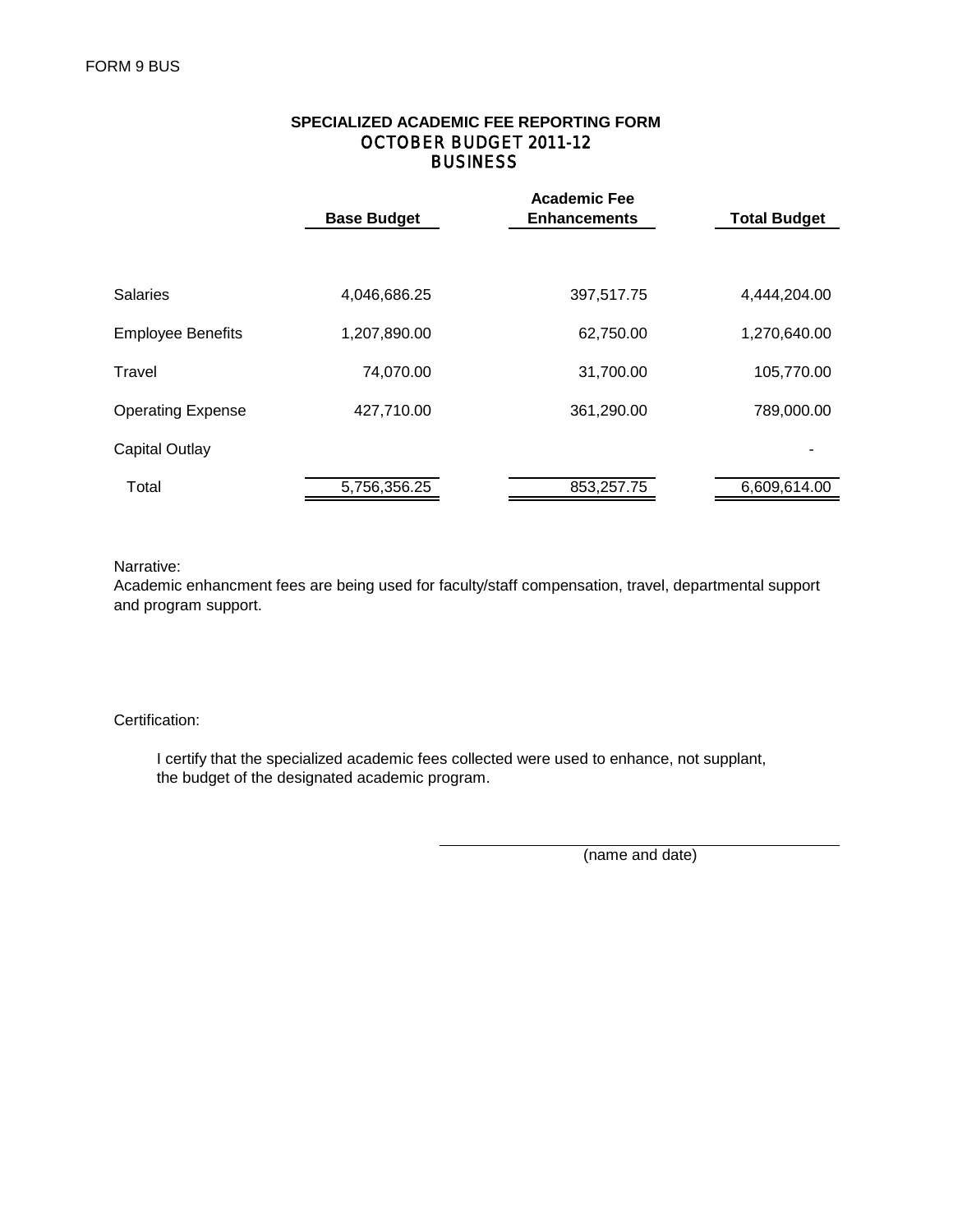# ENGINEERING **SPECIALIZED ACADEMIC FEE REPORTING FORM** OCTOBER BUDGET 2011-12

|                          | <b>Base Budget</b> | <b>Academic Fee</b><br><b>Enhancements</b> | <b>Total Budget</b> |
|--------------------------|--------------------|--------------------------------------------|---------------------|
|                          |                    |                                            |                     |
| <b>Salaries</b>          | 7,604,620.00       | 120,420.00                                 | 7,725,040.00        |
| <b>Employee Benefits</b> | 2,381,750.00       | 25,030.00                                  | 2,406,780.00        |
| Travel                   | 2,990.00           |                                            | 2,990.00            |
| <b>Operating Expense</b> | 304,185.00         | 855,680.00                                 | 1,159,865.00        |
| <b>Capital Outlay</b>    | 83,370.00          |                                            | 83,370.00           |
| Total                    | 10,376,915.00      | 1,001,130.00                               | 11,378,045.00       |

Narrative:

Academic fee enchancements are being used to acquire laboratory equipment, to refurbish facilities and to develop and maintain a quality engineering faculty.

## Certification:

 I certify that the specialized academic fees collected were used to enhance, not supplant, the budget of the designated academic program.

(name and date)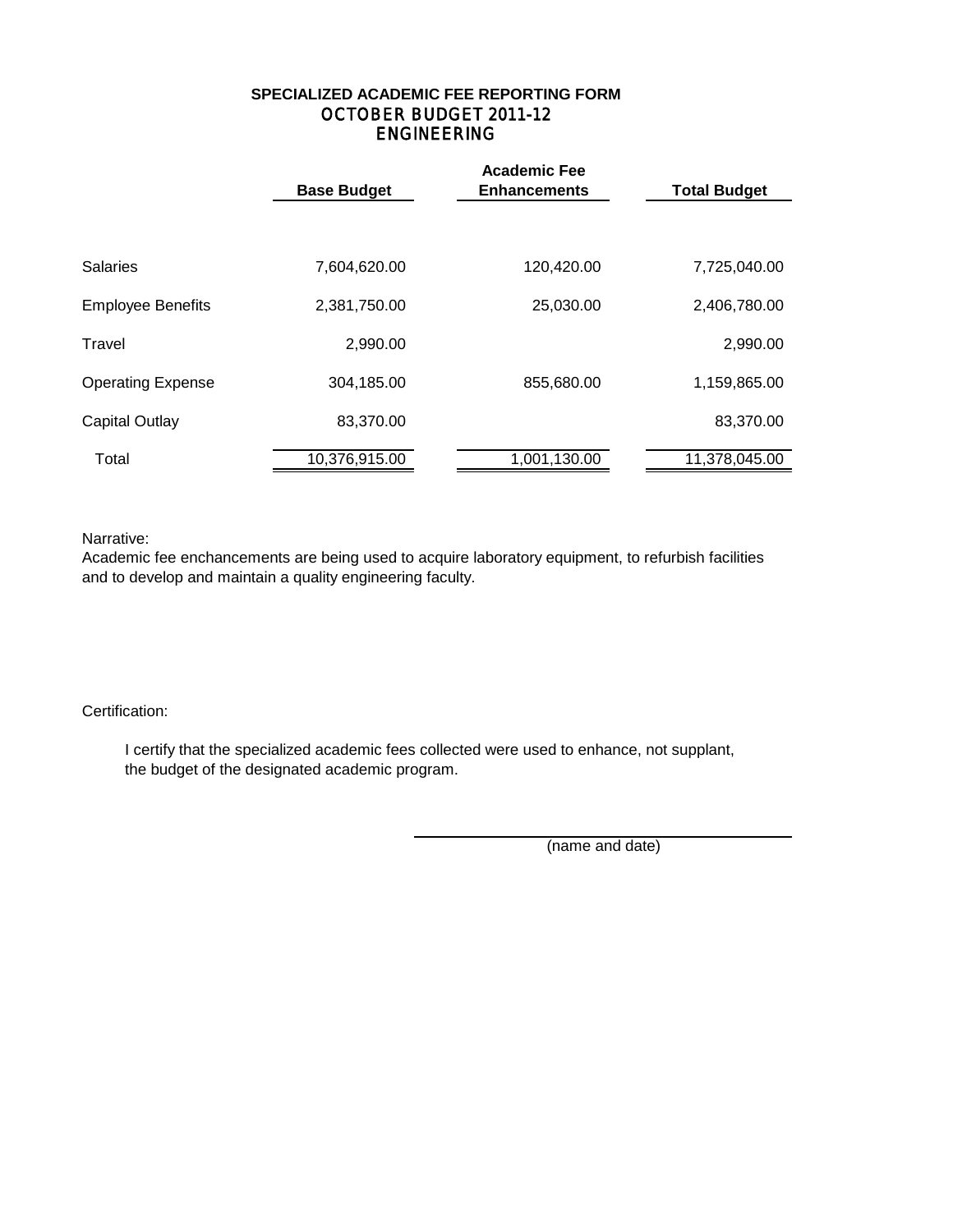# NURSING **SPECIALIZED ACADEMIC FEE REPORTING FORM** OCTOBER BUDGET 2011-12

|                          | <b>Base Budget</b> | <b>Academic Fee</b><br><b>Enhancements</b> |              |  |  |  |  |  |
|--------------------------|--------------------|--------------------------------------------|--------------|--|--|--|--|--|
|                          |                    |                                            |              |  |  |  |  |  |
| <b>Salaries</b>          | 1,031,211.00       | 136,480.00                                 | 1,167,691.00 |  |  |  |  |  |
| <b>Employee Benefits</b> | 353,640.00         | 23,020.00                                  | 376,660.00   |  |  |  |  |  |
| Travel                   | 8,190.00           |                                            | 8,190.00     |  |  |  |  |  |
| <b>Operating Expense</b> | 73,720.00          |                                            | 73,720.00    |  |  |  |  |  |
| <b>Capital Outlay</b>    | 9,450.00           |                                            | 9,450.00     |  |  |  |  |  |
| Total                    | 1,476,211.00       | 159,500.00                                 | 1,635,711.00 |  |  |  |  |  |

Narrative:

Academic fees are currently being used to provide stipends and salary increases for faculty. Future needs may address financial support for continuing education for faculty and for updating equipment or software needed by Nursing.

## Certification:

 I certify that the specialized academic fees collected were used to enhance, not supplant, the budget of the designated academic program.

(name and date)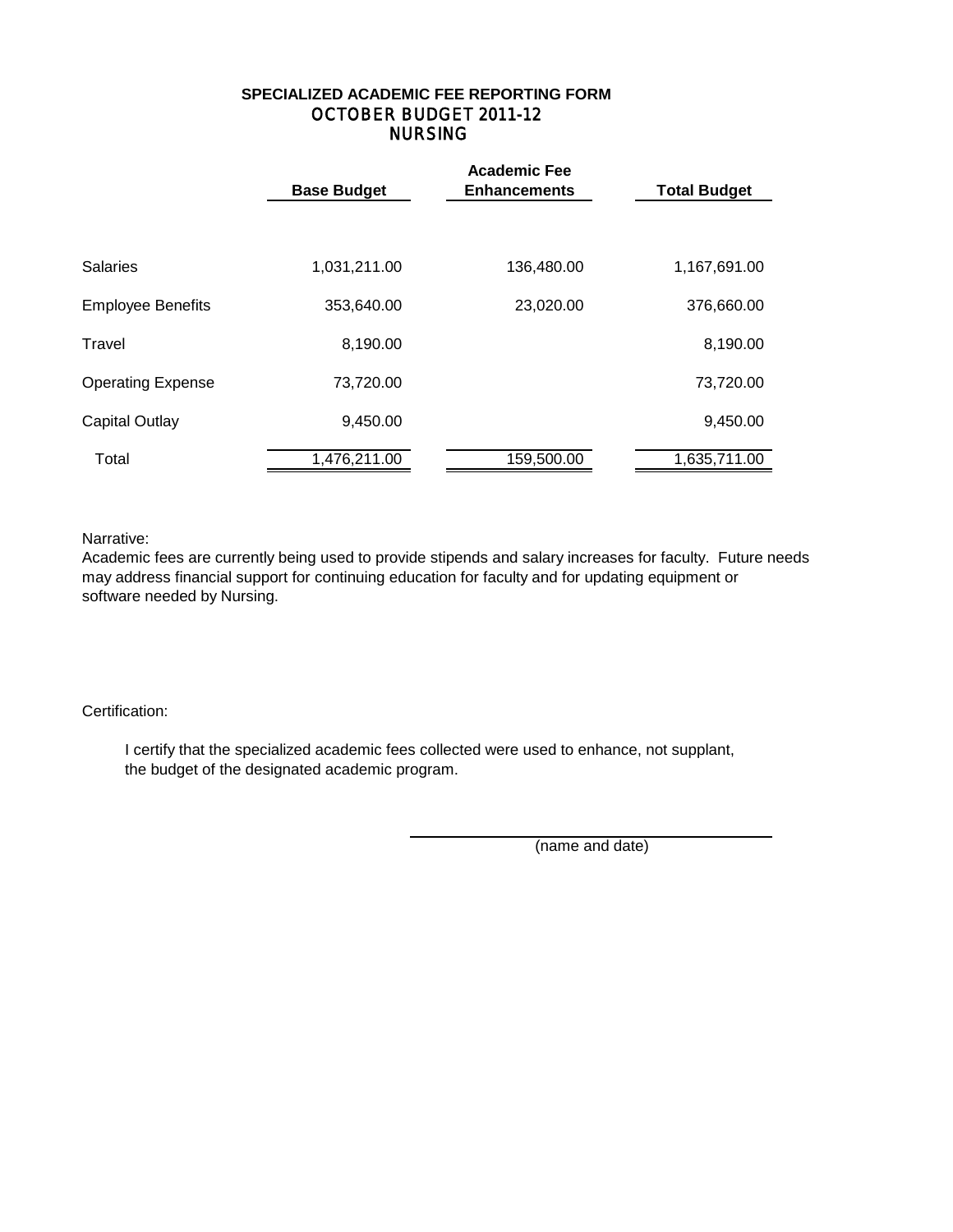# UNRESTRICTED E&G LONGEVITY REPORTING FORM TENNESSEE TECHNOLOGICAL UNIVERSITY OCTOBER BUDGET 2011-12

|                                  | <b>ACTUAL</b><br>2010-11 | <b>OCTOBER</b><br>2011-12 |  |  |  |
|----------------------------------|--------------------------|---------------------------|--|--|--|
| Total Unrestricted E&G longevity | \$1,229,261.47           | \$1,226,440.00            |  |  |  |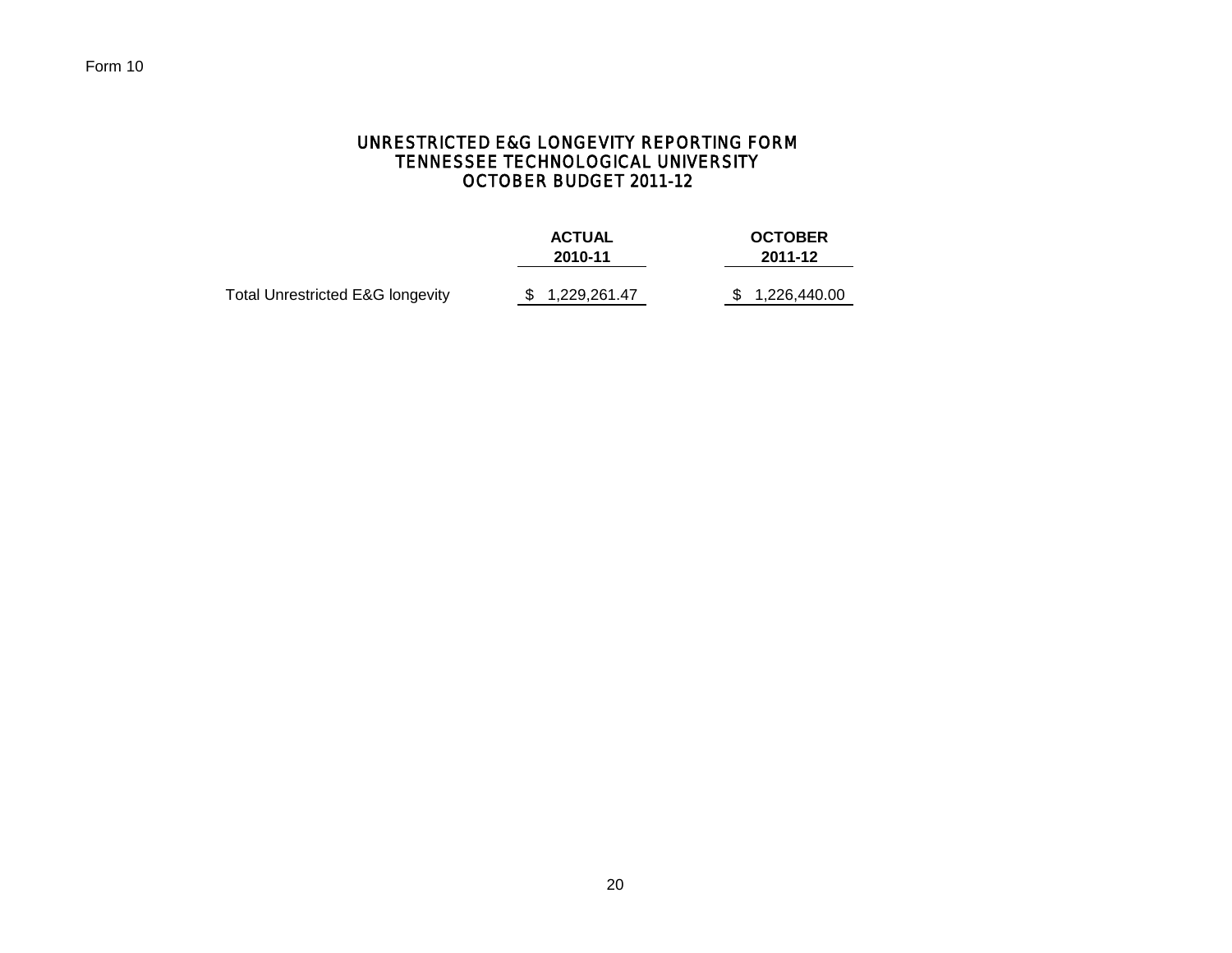# LOTTERY SCHOLARSHIPS TENNESSEE TECHNOLOGICAL UNIVERSITY OCTOBER BUDGET 2011-12

| <b>ACTUAL</b>   | <b>OCTOBER</b>  |
|-----------------|-----------------|
| 2010-11         | 2011-12         |
|                 |                 |
| \$19,668,397.70 | \$20,474,800.00 |
|                 |                 |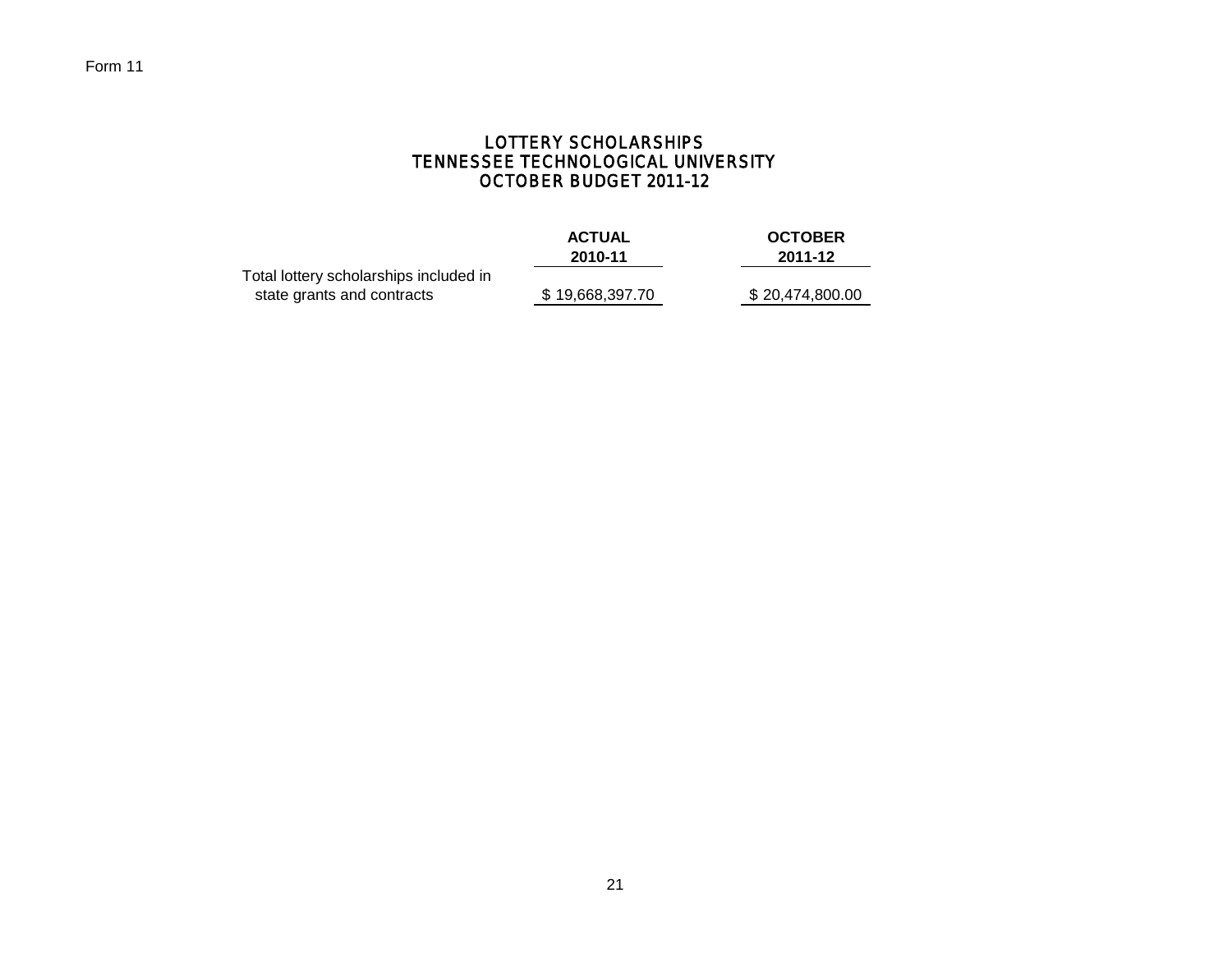# ANALYSIS OF UNEXPENDED PLANT FUND TENNESSEE TECHNOLOGICAL UNIVERSITY OCTOBER BUDGET 2011-12

|                                     |                | CHANGES TO UNEXPENDED FUND BALANCES |              |                          |                        |                   |                          |                             |               |                          | <b>ESTIMATED</b> |
|-------------------------------------|----------------|-------------------------------------|--------------|--------------------------|------------------------|-------------------|--------------------------|-----------------------------|---------------|--------------------------|------------------|
|                                     | UNEXPENDED     |                                     |              |                          | FUND BALANCE ADDITIONS |                   |                          | FUND BALANCE DEDUCTIONS     |               | PROJECT                  |                  |
|                                     | <b>BALANCE</b> | <b>STATE</b>                        |              | <b>CURRENT FUND</b>      | *OTHER                 | <b>INVESTMENT</b> |                          |                             |               | <b>BALANCE</b>           |                  |
|                                     | $6 - 30 - 11$  | APPROPRIATION                       | <b>TSSBA</b> | TRANSFERS                | TRANSFERS              | <b>INCOME</b>     | *OTHER                   | <b>EXPENDITURES</b>         | *OTHER        | $6 - 30 - 12$            |                  |
| <b>LAND PURCHASES</b>               |                |                                     |              |                          |                        |                   |                          |                             |               |                          |                  |
| Local Funds:                        |                |                                     |              |                          |                        |                   |                          |                             |               |                          |                  |
| West Campus Property                | 1,200,000      |                                     |              |                          |                        |                   |                          | 1,200,000                   |               |                          |                  |
| <b>Prescott Property</b>            | 2,600,030      |                                     |              |                          |                        |                   |                          | 2,600,030                   |               |                          |                  |
| <b>NEW CONSTRUCTION</b>             |                |                                     |              |                          |                        |                   |                          |                             |               |                          |                  |
| Local Funds:                        |                |                                     |              |                          |                        |                   |                          |                             |               |                          |                  |
| Nursing and Health Services Bldg    | 54,597         |                                     |              |                          |                        |                   |                          | $\sim$                      | $54,597$ (a)  | ٠                        |                  |
| <b>STEM Center</b>                  | 687,793        |                                     |              |                          |                        |                   |                          | $\sim$                      | 687,793 (b)   | $\sim$                   |                  |
| Athletic Performance Center         | 24,875         |                                     |              |                          |                        |                   |                          | 24,875                      | $\sim$        | $\sim$                   |                  |
| New Residence Hall 110407           | 27,174         |                                     |              |                          |                        |                   |                          | 27,174                      |               |                          |                  |
| <b>MAJOR RENOVATIONS</b>            |                |                                     |              |                          |                        |                   |                          |                             |               |                          |                  |
| Local Funds:                        |                |                                     |              |                          |                        |                   |                          |                             |               |                          |                  |
| 110606 Housg Fire Safety Upgrade    | $\sim$         |                                     |              |                          |                        |                   |                          | $\overline{\phantom{a}}$    |               | $\overline{\phantom{a}}$ |                  |
| 110107 Campus Wide Elevators        | 327,995        |                                     |              |                          |                        |                   | $\overline{\phantom{a}}$ | 327,995                     |               | $\sim$                   |                  |
| Johnson Hall Classroom 401 Renov    | 11,855         |                                     |              |                          |                        |                   | (11, 855)                | $\sim$                      |               | $\sim$                   |                  |
| IT Infrastructure Upgrade           | 1,545,482      |                                     |              |                          |                        |                   | $\sim$                   | 1,045,482                   | $500,000$ (c) | $\sim$                   |                  |
| IT Infrastructure Construction      | 305,690        |                                     |              |                          |                        |                   | $\overline{\phantom{a}}$ | 305,690                     |               | $\sim$                   |                  |
| IT Infrastructure Imagining         | 300,000        |                                     |              |                          |                        |                   |                          | 300,000                     |               | $\sim$                   |                  |
| IT Infrastructure Library Commons   | 1,129,163      |                                     |              |                          |                        |                   |                          | 1,129,163                   |               | $\sim$                   |                  |
| 110109 Several Buildings Roof Repl  | $\sim$         |                                     |              |                          |                        |                   | $\overline{\phantom{a}}$ | $\mathcal{L}_{\mathcal{A}}$ |               | $\sim$                   |                  |
| <b>Central Cooling Deficiency</b>   | 1,574,405      |                                     |              |                          |                        |                   | $\sim$                   | 1,574,405                   |               | $\sim$                   |                  |
| 110310 Several Building Upgrades    | 1,683,412      |                                     |              |                          |                        |                   | 2,900,000                | 4,583,412                   |               | $\sim$                   |                  |
| TV Student Apt Renovation 110309    | 1,327,625      |                                     |              | $\sim$                   | 1,000,000              | (d)               | $\sim$                   | 2,327,625                   |               | $\sim$                   |                  |
| Athletic Performance Center Parking | 420,000        |                                     |              | $\overline{\phantom{a}}$ | 160,000                | (e)               | $\sim$                   | 580,000                     |               |                          |                  |
| Regional Health Renovation          | 1,295,310      |                                     |              |                          |                        |                   |                          | 1,240,000                   |               | 55,310                   |                  |
| State Appropriations:               |                |                                     |              |                          |                        |                   |                          |                             |               |                          |                  |
| <b>ADA Modifications</b>            |                | 265,000                             |              |                          |                        |                   |                          | 265,000                     |               |                          |                  |
| Fire Alarm Upgrade                  |                | 105,000                             |              |                          |                        |                   |                          | 105,000                     |               | $\overline{\phantom{a}}$ |                  |
| Central Cooling                     | $\sim$         | 1,000,000                           |              |                          |                        |                   |                          | 1,000,000                   |               |                          |                  |
|                                     |                |                                     |              |                          |                        |                   |                          |                             |               |                          |                  |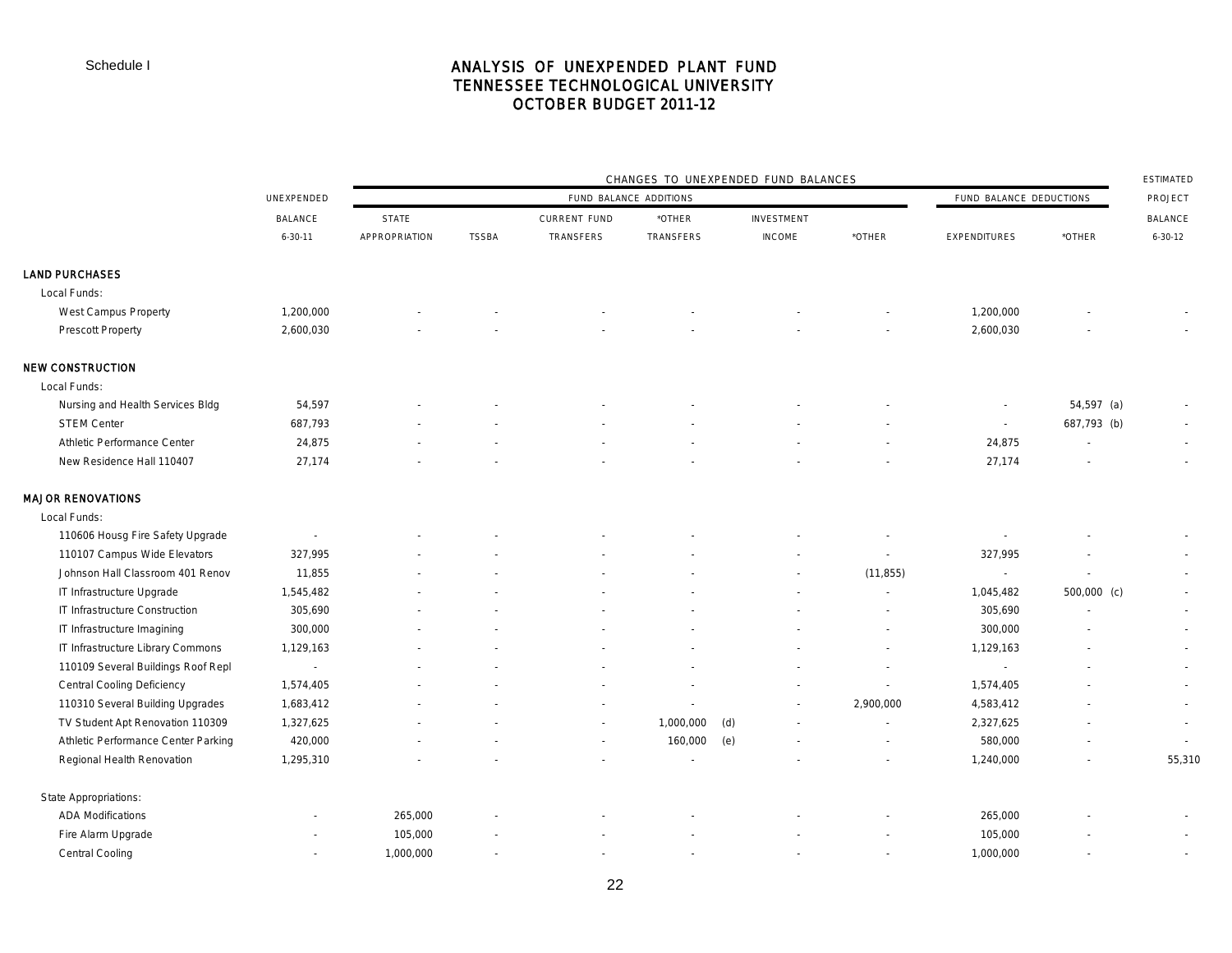# ANALYSIS OF UNEXPENDED PLANT FUND TENNESSEE TECHNOLOGICAL UNIVERSITY OCTOBER BUDGET 2011-12

|                                           |                          | CHANGES TO UNEXPENDED FUND BALANCES |                          |                        |                  |               |                             |                          |        |                          |
|-------------------------------------------|--------------------------|-------------------------------------|--------------------------|------------------------|------------------|---------------|-----------------------------|--------------------------|--------|--------------------------|
|                                           | UNEXPENDED               |                                     |                          | FUND BALANCE ADDITIONS |                  |               |                             | FUND BALANCE DEDUCTIONS  |        | PROJECT                  |
|                                           | <b>BALANCE</b>           | <b>STATE</b>                        |                          | <b>CURRENT FUND</b>    | *OTHER           | INVESTMENT    |                             |                          |        | <b>BALANCE</b>           |
|                                           | $6 - 30 - 11$            | APPROPRIATION                       | <b>TSSBA</b>             | TRANSFERS              | <b>TRANSFERS</b> | <b>INCOME</b> | *OTHER                      | <b>EXPENDITURES</b>      | *OTHER | $6 - 30 - 12$            |
|                                           |                          |                                     |                          |                        |                  |               |                             |                          |        |                          |
| UC South Patio & Front Step               |                          | 120,000                             |                          |                        |                  |               |                             | 120,000                  |        |                          |
| 110406 Waterproofing                      |                          | 500,000                             |                          |                        |                  |               |                             | 500,000                  |        |                          |
| 110110 Craft Center Guardrail Repl        |                          | 280,480                             |                          |                        |                  |               |                             | 280,480                  |        |                          |
| 110109 Several Building Roof Repl         |                          | 300,000                             |                          |                        |                  |               |                             | 300,000                  |        |                          |
| TSSBA:                                    |                          |                                     |                          |                        |                  |               |                             |                          |        |                          |
| TV Student Apartment Renov 110309         |                          |                                     | 7,860,540                |                        |                  |               |                             | 7,860,540                |        |                          |
| <b>SPECIAL PROJECTS</b>                   |                          |                                     |                          |                        |                  |               |                             |                          |        |                          |
| Local Funds:                              |                          |                                     |                          |                        |                  |               |                             |                          |        |                          |
| Parking and Paving                        | 471,483                  |                                     |                          | 214,800                |                  |               |                             | 250,000                  |        | 436,283                  |
| Campus Lighting                           | 659,548                  |                                     |                          |                        |                  |               | $\overline{\phantom{a}}$    | 20,000                   |        | 639,548                  |
| <b>UC Elevators</b>                       | 500,000                  |                                     |                          |                        |                  |               | $\sim$                      | 500,000                  |        | $\sim$                   |
| Landscaping                               | 49                       |                                     |                          |                        |                  |               | (49)                        | $\overline{\phantom{a}}$ |        |                          |
| <b>Library Dining Service Renovations</b> | 300,000                  |                                     |                          |                        |                  |               | $\overline{\phantom{a}}$    | 300,000                  |        |                          |
| Learning Villages Renovation              | 46,000                   |                                     |                          |                        |                  |               | $\overline{\phantom{a}}$    | 46,000                   |        | $\sim$                   |
| <b>Emergency Doors</b>                    | 10,473                   |                                     |                          |                        |                  |               | (10, 473)                   | $\mathcal{L}$            |        | $\sim$                   |
| Pennebaker Auditorium Renovation          | 140,000                  |                                     |                          |                        |                  | $\sim$        | $\mathcal{L}_{\mathcal{A}}$ | 140,000                  |        | $\overline{\phantom{a}}$ |
| Oakley Farmhouse                          | (18,960)                 |                                     |                          |                        |                  |               | 18,960                      | $\overline{\phantom{a}}$ |        | $\sim$                   |
| Library Commons Furniture                 | 508,636                  |                                     |                          |                        |                  |               | $\sim$                      | 508,636                  |        | $\sim$                   |
| <b>Library Blinds</b>                     | $\sim$                   |                                     |                          | 75,000                 |                  |               | $\overline{\phantom{a}}$    | 75,000                   |        | $\sim$                   |
| <b>University Center Blinds</b>           | $\overline{\phantom{a}}$ |                                     |                          | 57,040                 |                  |               | $\overline{\phantom{a}}$    | 57,040                   |        | $\sim$                   |
| Various Academic Building Renov           | 1,900,000                |                                     |                          | 1,045,370              |                  |               | (2,900,000)                 | $\sim$                   |        | 45,370                   |
| Small Renovation Projects                 | 22,787                   |                                     |                          |                        |                  |               | 3,417                       | ÷.                       |        | 26,204                   |
| Foster Chemistry Lab Renovation           | 63,652                   |                                     |                          |                        |                  |               |                             | 63,652                   |        |                          |
| Pennebaker Hall Lab                       | 10,025                   |                                     |                          |                        |                  |               |                             | 10,025                   |        |                          |
| Kittrell Hall Fume Hood                   | 60,000                   |                                     |                          |                        |                  |               |                             | 60,000                   |        | $\sim$                   |
| Shipley Farm Phase 2-4                    | 59,426                   |                                     |                          |                        |                  |               |                             | 59,426                   |        |                          |
| Johnson Hall Classroom                    | 50,000                   |                                     |                          | $\sim$                 |                  |               |                             | 50,000                   |        |                          |
| Johnson Hall First Floor                  | $\overline{\phantom{a}}$ |                                     |                          | 70,000                 |                  |               |                             | 70,000                   |        |                          |
| Derryberry Hall 2nd Floor Hall            | $\blacksquare$           |                                     | $\sim$                   | 200,000                |                  |               |                             | 200,000                  |        | $\sim$                   |
| Chemical Engeering Lab                    | $\overline{\phantom{a}}$ |                                     | $\overline{\phantom{a}}$ | 40,000                 |                  |               |                             | 40,000                   |        |                          |

23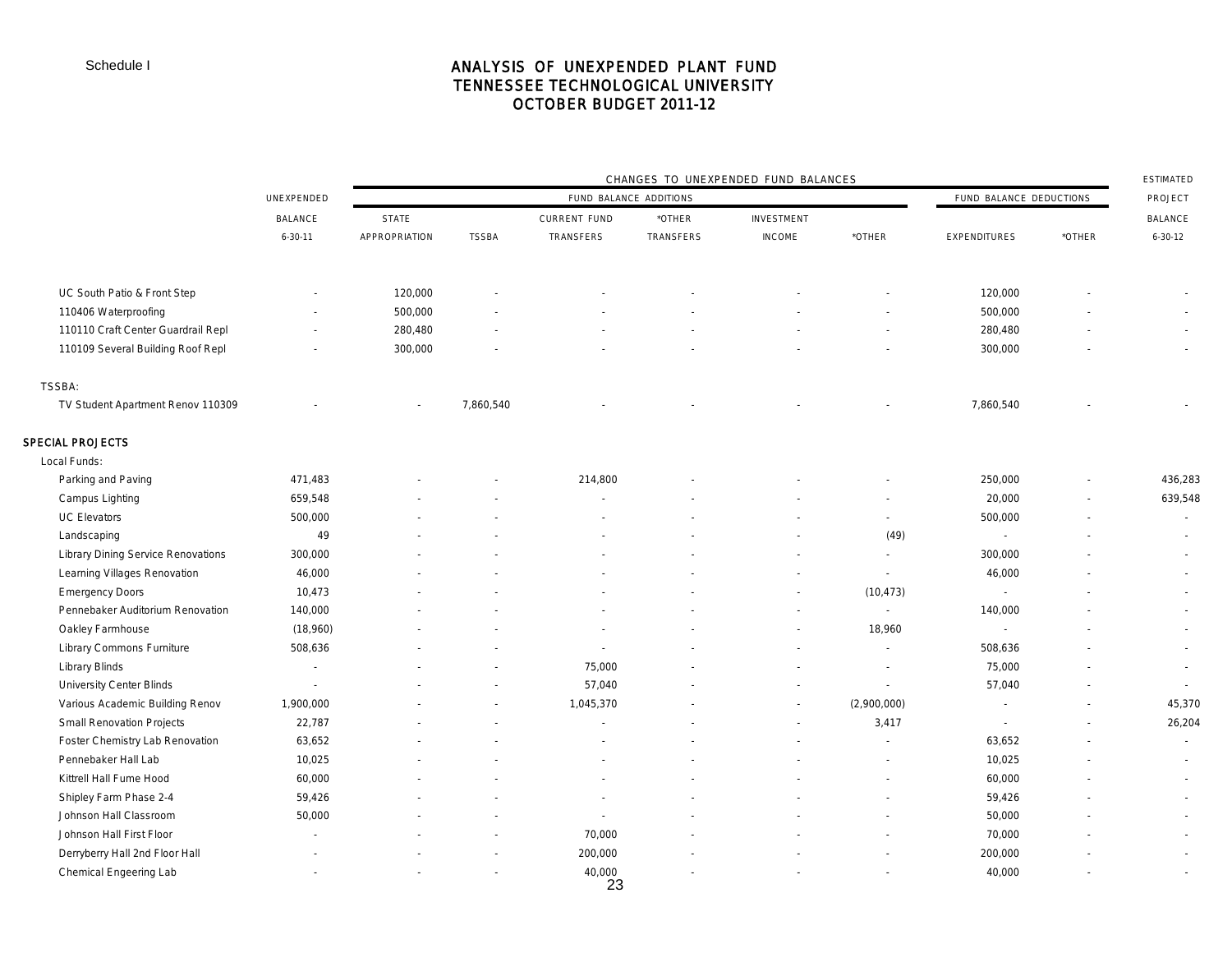# ANALYSIS OF UNEXPENDED PLANT FUND TENNESSEE TECHNOLOGICAL UNIVERSITY OCTOBER BUDGET 2011-12

|                                    |               | CHANGES TO UNEXPENDED FUND BALANCES |                          |                          |                          |                          |                          |                          |                          |               |
|------------------------------------|---------------|-------------------------------------|--------------------------|--------------------------|--------------------------|--------------------------|--------------------------|--------------------------|--------------------------|---------------|
|                                    | UNEXPENDED    |                                     |                          | FUND BALANCE ADDITIONS   |                          | FUND BALANCE DEDUCTIONS  |                          |                          |                          |               |
|                                    | BALANCE       | <b>STATE</b>                        |                          | <b>CURRENT FUND</b>      | *OTHER                   | INVESTMENT               |                          |                          |                          | BALANCE       |
|                                    | $6 - 30 - 11$ | APPROPRIATION                       | <b>TSSBA</b>             | TRANSFERS                | TRANSFERS                | <b>INCOME</b>            | *OTHER                   | <b>EXPENDITURES</b>      | *OTHER                   | $6 - 30 - 12$ |
| <b>Engineering Learing Commons</b> |               | $\overline{\phantom{a}}$            | $\overline{\phantom{a}}$ | 40,000                   | $\overline{\phantom{a}}$ | $\overline{\phantom{a}}$ | $\overline{\phantom{a}}$ | 40,000                   | $\overline{\phantom{a}}$ | $\sim$        |
| <b>Advising Center Renovation</b>  |               | $\sim$                              | $\overline{\phantom{a}}$ | 28,000                   | $\overline{\phantom{a}}$ | $\overline{\phantom{a}}$ | $\overline{\phantom{a}}$ | 28,000                   | $\overline{\phantom{a}}$ | $\sim$        |
| Extraordinary Maint Campus Projs   | 208,111       | $\overline{\phantom{a}}$            | $\overline{\phantom{a}}$ | 90,000                   | $\overline{\phantom{a}}$ | $\overline{\phantom{a}}$ | $\overline{\phantom{a}}$ | 60,000                   | $\overline{\phantom{a}}$ | 238,111       |
| <b>Extraordinary Maintenance</b>   | 510,000       | $\overline{\phantom{a}}$            | $\overline{\phantom{a}}$ | $\overline{\phantom{a}}$ | $\overline{\phantom{a}}$ |                          | $\overline{\phantom{a}}$ | $\overline{\phantom{a}}$ | $\overline{\phantom{a}}$ | 510,000       |
| <b>State Appropriations:</b>       |               |                                     |                          |                          |                          |                          |                          |                          |                          |               |
| <b>Admin Cost Allowance</b>        | $\sim$        | 73,000                              | $\sim$                   | $\overline{\phantom{a}}$ | $\overline{\phantom{a}}$ | $\sim$                   | $\overline{\phantom{a}}$ | 73,000                   | $\sim$                   | $\sim$        |
|                                    | 20,016,636    | 2,643,480                           | 7,860,540                | 1,860,210                | 1,160,000                | $\overline{\phantom{a}}$ | $\sim$                   | (f)<br>30,347,650        | 1,242,390                | 1,950,826     |

(a) To R&R Nursing.

(b) To R&R STEM.

(c) To R&R Electronic Upgrading

(d) From R&R Housing.

(e) From R&R Athletics.

(f) Reallocation between projects.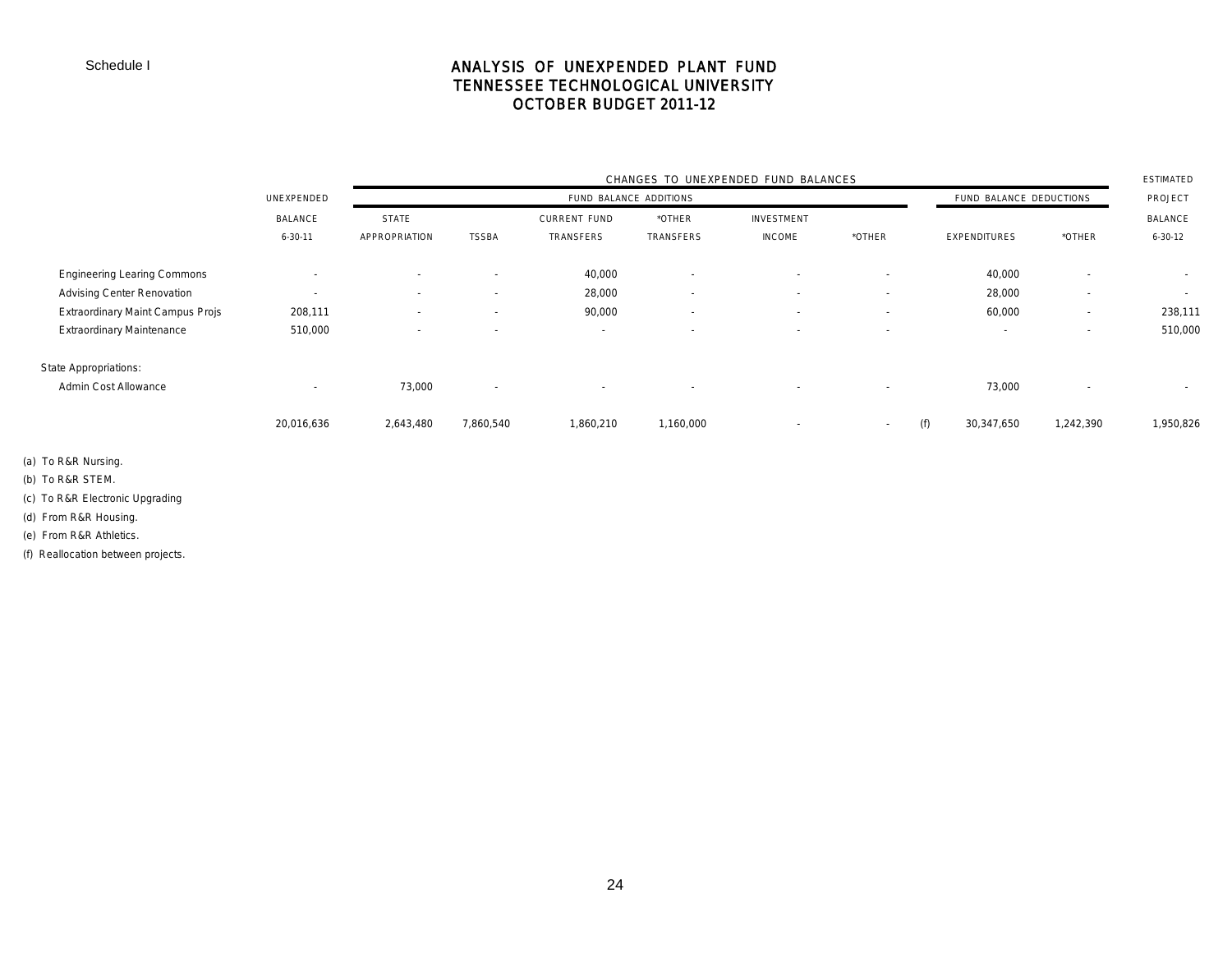### ANALYSIS OF CHANGES IN RENEWAL AND REPLACEMENT FUNDS TENNESSEE TECHNOLOGICAL UNIVERSITY OCTOBER BUDGET 2011-12

|                               |                                 |                                  |                                    | <b>ADDITIONS</b>    |                            |     |                          | PROJECT             |                            |     |                                 |
|-------------------------------|---------------------------------|----------------------------------|------------------------------------|---------------------|----------------------------|-----|--------------------------|---------------------|----------------------------|-----|---------------------------------|
| <b>ACCOUNT NAME</b>           | <b>BALANCE</b><br>JUNE 30, 2011 | <b>CURRENT FUND</b><br>TRANSFERS | <b>INVESTMENT</b><br><b>INCOME</b> | <b>REALLOCATION</b> | <b>OTHER</b><br>(FOOTNOTE) |     | <b>EXPENDITURES</b>      | <b>REALLOCATION</b> | <b>OTHER</b><br>(FOOTNOTE) |     | <b>BALANCE</b><br>JUNE 30, 2012 |
| Housing                       | 7,990,028                       | 2,189,520                        |                                    |                     |                            |     | 800,000                  |                     | $1,000,000$ (b)            |     | 8,379,548                       |
| <b>Food Services</b>          | 4,782,448                       | 1,287,490                        |                                    |                     |                            |     | 25,000                   |                     |                            |     | 6,044,938                       |
| <b>University Stores</b>      | 1,914,712                       | 280,060                          |                                    |                     |                            |     | 5,000                    |                     |                            |     | 2,189,772                       |
| Roaden Center                 | 184,749                         |                                  |                                    |                     | 97,970                     | (a) | 90,000                   |                     |                            |     | 192,719                         |
| Eblen Center                  | 275,128                         |                                  |                                    |                     | 215,560                    | (a) | 10,000                   |                     | 211,288                    | (c) | 269,400                         |
| Vending                       | 417,487                         | 73,420                           |                                    |                     |                            |     | $\overline{a}$           |                     |                            |     | 490,907                         |
| Post Office                   | 331,412                         | 62,040                           |                                    |                     |                            |     | 25,000                   |                     |                            |     | 368,452                         |
| <b>Recreation/Fitness Ctr</b> | 160,053                         | 101,188                          |                                    |                     | 783,556                    | (a) | 250,000                  |                     |                            |     | 794,797                         |
| Craft Center Aux              | 169,664                         | 20,726                           |                                    |                     |                            |     | 60,000                   |                     |                            |     | 130,390                         |
| Ag Pavilion                   | 17,450                          |                                  |                                    |                     |                            |     | 8,000                    |                     |                            |     | 9,450                           |
| Craft Center                  | 303,074                         |                                  |                                    |                     |                            |     | 15,000                   |                     |                            |     | 288,074                         |
| Computer Center               | 2,313,439                       | 377,110                          |                                    |                     | 206,000                    | (d) | 300,000                  |                     |                            |     | 2,596,549                       |
| Computer TAF                  | 641,423                         |                                  |                                    |                     |                            |     | 541,423                  |                     |                            |     | 100,000                         |
| <b>Electronic Upgrades</b>    | 500,000                         |                                  |                                    |                     | 500,000                    | (e) | 50,000                   |                     |                            |     | 950,000                         |
| <b>Printing Services</b>      | 5,520                           |                                  |                                    |                     | 12,000                     | (d) | 5,000                    |                     |                            |     | 12,520                          |
| Photo Services                | 21,814                          |                                  |                                    |                     | 1,500                      | (d) | 2,000                    |                     |                            |     | 21,314                          |
| Motor Pool                    | 439,740                         |                                  |                                    |                     |                            |     | 30,000                   |                     |                            |     | 409,740                         |
| Motor Pool - Athletics        | 51,447                          | 36,000                           |                                    |                     |                            |     | 15,000                   |                     |                            |     | 72,447                          |
| Motor Pool A&S                | 44,441                          | 1,000                            |                                    |                     |                            |     | 25,000                   |                     |                            |     | 20,441                          |
| Motor Pool Ext Ed.            | 46,911                          | 1,000                            |                                    |                     |                            |     | 25,000                   |                     |                            |     | 22,911                          |
| Motor Pool Water Ctr          | 93,055                          | 12,000                           |                                    |                     |                            |     | 25,000                   |                     |                            |     | 80,055                          |
| Telecommunications            | 1,096,859                       | $\sim$                           |                                    |                     | 114,000                    | (d) | 60,000                   |                     |                            |     | 1,150,859                       |
| Athletics                     | 245,648                         | 506,760                          |                                    |                     |                            |     | 75,000                   |                     | 160,000 (f)                |     | 517,408                         |
| Oakley Sust Ag Ctr            | (23, 155)                       |                                  |                                    | 23,155              |                            |     | $\overline{\phantom{a}}$ |                     |                            |     |                                 |
| Shipley Farm                  | 10,862                          |                                  |                                    |                     |                            |     | 2,000                    |                     |                            |     | 8,862                           |
| <b>University Police</b>      | 47,020                          |                                  |                                    |                     |                            |     | 15,000                   |                     |                            |     | 32,020                          |
| <b>Academic Buildings</b>     |                                 |                                  |                                    |                     |                            |     |                          |                     |                            |     |                                 |
| <b>STEM Center</b>            |                                 |                                  |                                    |                     | 687,793                    | (g) |                          |                     |                            |     | 687,793                         |
| Nursing                       | 158,541                         |                                  |                                    |                     | 54,597                     | (h) |                          |                     |                            |     | 213,138                         |
| <b>R&amp;R Reserves</b>       | 8,724,592                       | 1,000,000                        |                                    | (23, 155)           | $\overline{\phantom{a}}$   |     |                          |                     |                            |     | 9,701,437                       |

| 30,964,362 | .948,314 |  | 2.672.976 | 1 ລາ<br>$1 - c$<br>⊥ካ≻<br>542ء | $^{\circ}$ 71,288<br>$\sim$ -<br>. ، ت | <b>OF JEE 0.44</b><br>ブトト ロッ<br>, JJ. 74' |
|------------|----------|--|-----------|--------------------------------|----------------------------------------|-------------------------------------------|

(a) Transfer from ROI Roaden Center, Eblen Center, and Fitness Center.

(b) To Unexpended TV Apartment Renovation Local.

(c) To ROI Conditioning and Strength Center.

(d) Transfer for depreciation of service department equipment.

(e) From Unexpended IT Infrastructure.

(f) To Unexpended Athletic Performance Center Parking.

(g) From Unexpended Plant STEM.

(h) From Unexpended Nursing Project.